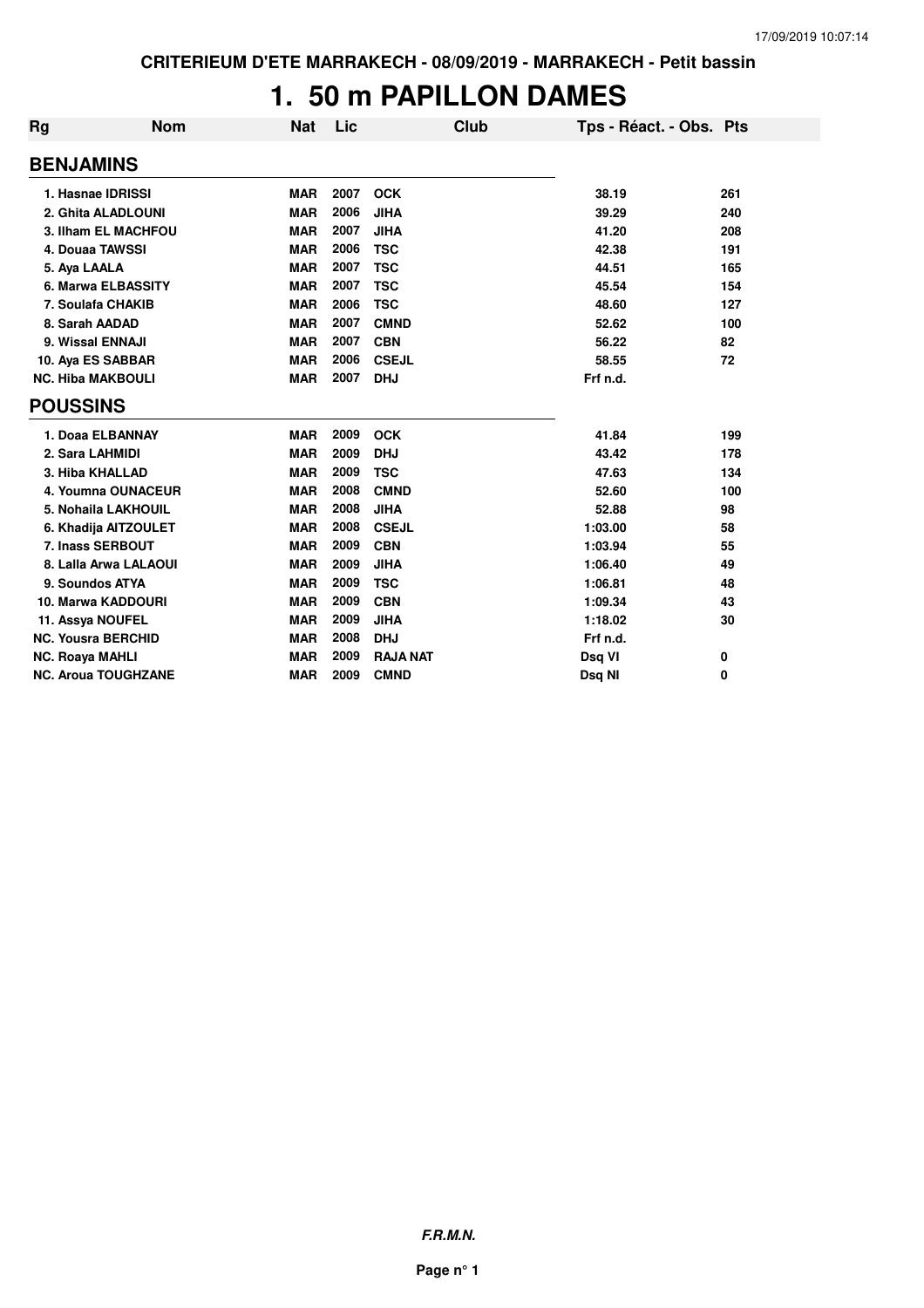### **2. 50 m PAPILLON MESSIEURS**

| Rg | <b>Nom</b>                           | <b>Nat</b> | Lic  |                 | Club | Tps - Réact. - Obs. Pts |     |
|----|--------------------------------------|------------|------|-----------------|------|-------------------------|-----|
|    | <b>BENJAMINS</b>                     |            |      |                 |      |                         |     |
|    | 1. Ibrahim AIT ZOULET                | <b>MAR</b> | 2006 | <b>CSEJL</b>    |      | 38.35                   | 200 |
|    | 2. Mohamed Taha TRAIDI               | <b>MAR</b> | 2007 | <b>OCK</b>      |      | 39.23                   | 186 |
|    | 3. Elmehdi HOUIRICH                  | <b>MAR</b> | 2007 | <b>DHJ</b>      |      | 39.55                   | 182 |
|    | 4. Abdeljabar HAYDADI                | <b>MAR</b> | 2007 | <b>DHJ</b>      |      | 41.98                   | 152 |
|    | 5. Adam AGOURAM                      | <b>MAR</b> | 2006 | <b>CMND</b>     |      | 42.91                   | 142 |
|    | 6. Ahmed Amine BELABBES              | <b>MAR</b> | 2006 | <b>DHJ</b>      |      | 43.13                   | 140 |
|    | 7. Mohamed Adam DOUKKALI KACHI       | MAR        | 2006 | <b>DHJ</b>      |      | 43.38                   | 138 |
|    | 8. Ilyas KARAM                       | <b>MAR</b> | 2007 | <b>CSEJL</b>    |      | 44.20                   | 130 |
|    | 9. Saad HADRI                        | <b>MAR</b> | 2007 | <b>CMND</b>     |      | 51.34                   | 83  |
|    | 10. Morad AIT EL BYED                | <b>MAR</b> | 2006 | <b>KACM</b>     |      | 1:06.64                 | 38  |
|    | <b>NC. Diyaa LAFKIHI</b>             | <b>MAR</b> | 2007 | <b>TSC</b>      |      | Frf n.d.                |     |
|    | <b>NC. Mohamed Dya Eddine MOUTAI</b> | <b>MAR</b> | 2007 | <b>JIHA</b>     |      | Dsq VI                  | 0   |
|    | <b>NC. Adam TIMOUYASSE</b>           | <b>MAR</b> | 2006 | <b>DHJ</b>      |      | Dsq NI                  | 0   |
|    | <b>NC. Sami SAHLI</b>                | <b>MAR</b> | 2006 | <b>JIHA</b>     |      | Dsq NI                  | 0   |
|    | <b>POUSSINS</b>                      |            |      |                 |      |                         |     |
|    | 1. Yahya EL AZZAOUI                  | <b>MAR</b> | 2008 | <b>RAJA NAT</b> |      | 39.57                   | 182 |
|    | 2. Yassine BOUCHTI                   | <b>MAR</b> | 2008 | <b>TSC</b>      |      | 40.55                   | 169 |
|    | 3. Yahya Rayane NORDINE              | <b>MAR</b> | 2008 | <b>OCK</b>      |      | 41.84                   | 154 |
|    | 4. Ilias ZAYANE                      | <b>MAR</b> | 2008 | <b>JIHA</b>     |      | 42.09                   | 151 |
|    | 5. Amer ELHAMIL                      | <b>MAR</b> | 2009 | <b>JIHA</b>     |      | 42.86                   | 143 |
|    | 6. Ziad BOUCHIKHA                    | <b>MAR</b> | 2009 | <b>CMND</b>     |      | 43.00                   | 141 |
|    | 7. Rayane LAALJI                     | <b>MAR</b> | 2008 | <b>TSC</b>      |      | 43.34                   | 138 |
|    | 8. Adam RACHID                       | <b>MAR</b> | 2008 | <b>JIHA</b>     |      | 43.84                   | 133 |
|    | 9. Aymen OUNNAB                      | <b>MAR</b> | 2009 | <b>DHJ</b>      |      | 49.58                   | 92  |
|    | 10. Taha EL HACIDI                   | <b>MAR</b> | 2009 | <b>JIHA</b>     |      | 51.84                   | 81  |
|    | 11. Mohammed Ziad KETTANI            | <b>MAR</b> | 2009 | <b>DHJ</b>      |      | 51.94                   | 80  |
|    | 12. Rayane AKIL                      | <b>MAR</b> | 2008 | <b>CSEJL</b>    |      | 52.16                   | 79  |
|    | <b>13. Walid CHAYED</b>              | <b>MAR</b> | 2009 | <b>JIHA</b>     |      | 54.33                   | 70  |
|    | 14. Adam DIYANE                      | <b>MAR</b> | 2008 | <b>JIHA</b>     |      | 55.36                   | 66  |
|    | <b>15. Ayoub GOUMGHAR</b>            | <b>MAR</b> | 2008 | <b>CMND</b>     |      | 56.10                   | 63  |
|    | 16. Mohammed Iyad DAMI               | <b>MAR</b> | 2008 | <b>CSEJL</b>    |      | 59.75                   | 52  |
|    | 17. Habib Fahd ETTAMRI               | <b>MAR</b> | 2009 | <b>KACM</b>     |      | 1:01.73                 | 47  |
|    | <b>NC. Mohammed Amine GHALIB</b>     | <b>MAR</b> | 2008 | <b>TSC</b>      |      | Dsq FD                  | 0   |
|    | <b>NC. Mohammed Reda CHOUAIT</b>     | <b>MAR</b> | 2009 | <b>CSEJL</b>    |      | Dsq FD                  | 0   |
|    | <b>NC. Mahmoud ETTAMRI</b>           | <b>MAR</b> | 2008 | <b>JIHA</b>     |      | Dsq NI                  | 0   |
|    | NC. Yahya KABBAZ                     | <b>MAR</b> | 2008 | <b>DHJ</b>      |      | Dsq NI                  | 0   |
|    | <b>NC. Soufiane AIT ELBYED</b>       | <b>MAR</b> | 2009 | <b>KACM</b>     |      | Dsq Nl                  | 0   |
|    | <b>NC. Aymane FOULANE</b>            | <b>MAR</b> | 2009 | <b>KACM</b>     |      | Dsq Nl                  | 0   |
|    | <b>NC. Elsayed Abbas FADI</b>        | MAR        | 2008 | JIHA            |      | Dsq Nl                  | 0   |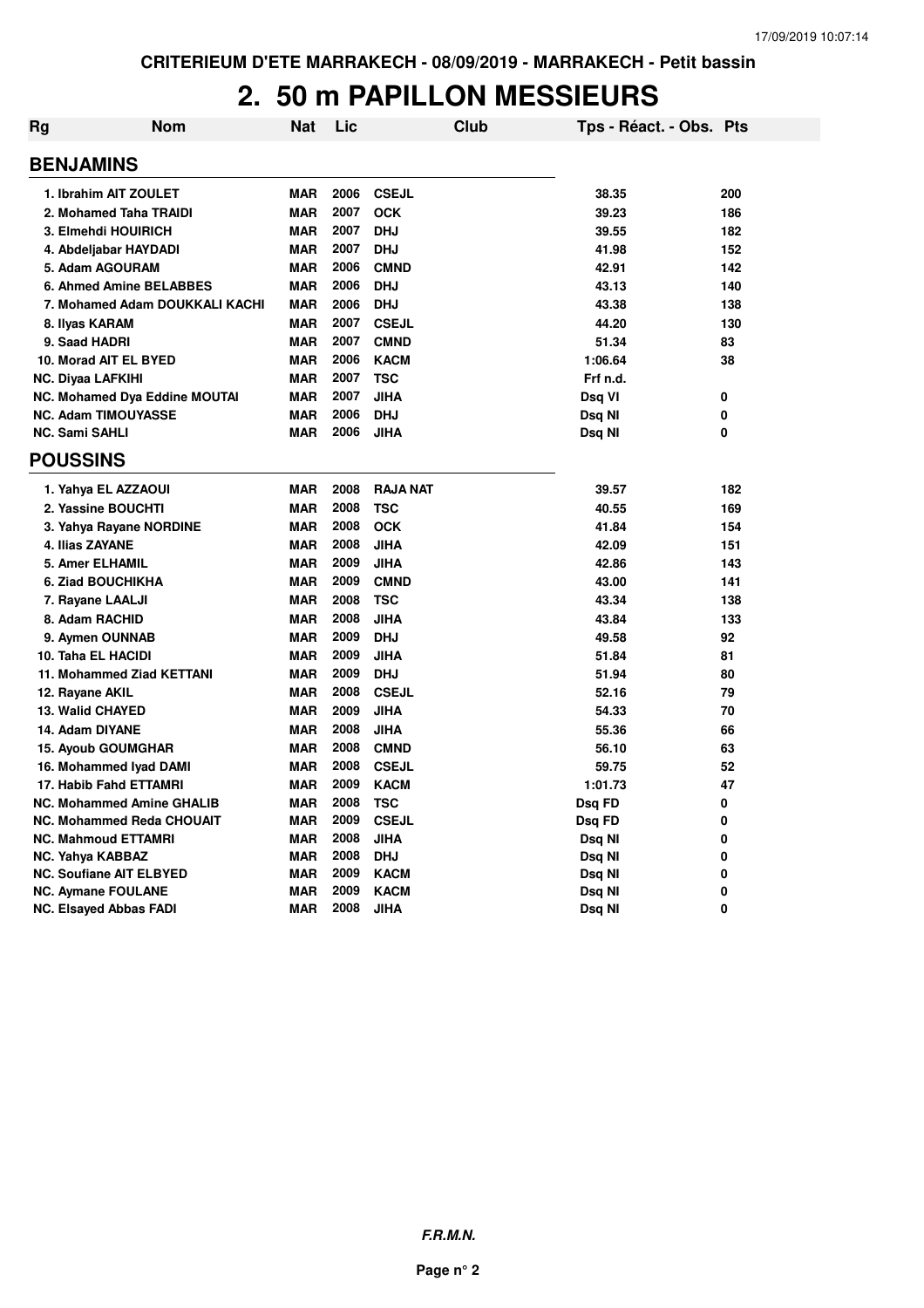# **3. 100 m DOS DAMES**

| Rg                     | <b>Nom</b>                  | <b>Nat</b> | Lic  | Club        | Tps - Réact. - Obs. Pts |     |
|------------------------|-----------------------------|------------|------|-------------|-------------------------|-----|
| <b>BENJAMINS</b>       |                             |            |      |             |                         |     |
|                        | 1. Lina Malak HAITAM        | MAR        | 2007 | <b>OCK</b>  | 1:25.56                 | 313 |
| 2. Hajar ELHALABY      |                             | <b>MAR</b> | 2007 | <b>OCK</b>  | 1:37.67                 | 210 |
|                        | 3. Ilham EL MACHFOU         | <b>MAR</b> | 2007 | <b>JIHA</b> | 1:38.05                 | 208 |
| <b>4. Hiba LAMOURI</b> |                             | <b>MAR</b> | 2007 | <b>JIHA</b> | 1:41.38                 | 188 |
| 5. Sarah AADAD         |                             | <b>MAR</b> | 2007 | <b>CMND</b> | 1:44.23                 | 173 |
| 6. Kenza ELIDRISSI     |                             | <b>MAR</b> | 2007 | <b>JIHA</b> | 1:45.34                 | 167 |
| 7. Hajar SAKIB         |                             | <b>MAR</b> | 2007 | <b>JIHA</b> | 1:52.70                 | 137 |
| 8. Sara BAHOUSS        |                             | <b>MAR</b> | 2007 | <b>JIHA</b> | 1:56.10                 | 125 |
| 9. Rania RAMI          |                             | <b>MAR</b> | 2006 | <b>JIHA</b> | 2:07.61                 | 94  |
|                        | <b>NC. Houda EL GUERMAI</b> | <b>MAR</b> | 2007 | <b>JIHA</b> | Frf n.d.                |     |
| <b>NC. Zineb NSYEM</b> |                             | <b>MAR</b> | 2007 | <b>JIHA</b> | Frf n.d.                |     |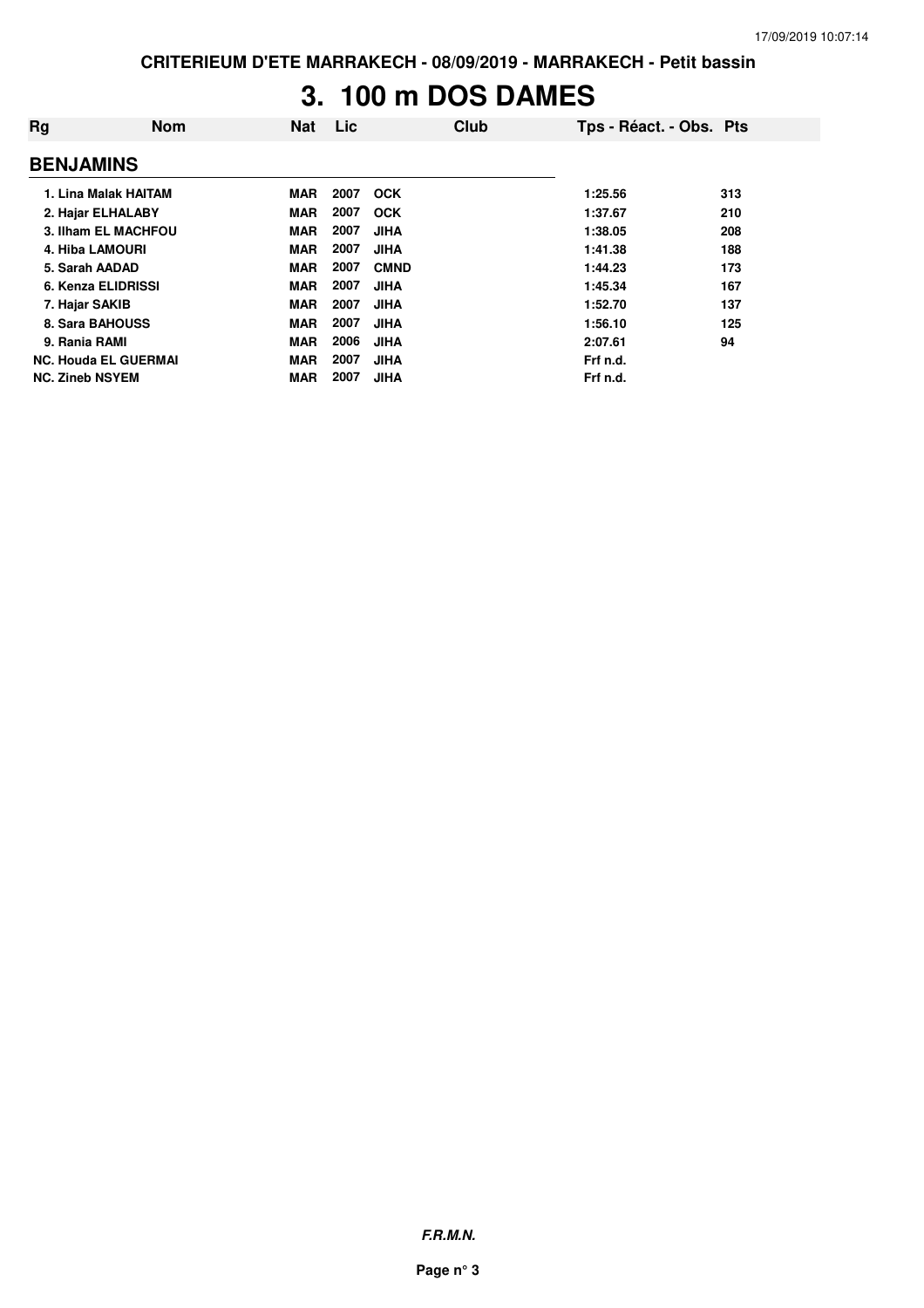## **4. 100 m DOS MESSIEURS**

| Rg                           | <b>Nom</b>                   | Nat        | Lic  |             | Club | Tps - Réact. - Obs. Pts |     |
|------------------------------|------------------------------|------------|------|-------------|------|-------------------------|-----|
| <b>BENJAMINS</b>             |                              |            |      |             |      |                         |     |
|                              | 1. Mohamed Dya Eddine MOUTAI | MAR        | 2007 | <b>JIHA</b> |      | 1:29.22                 | 197 |
| 2. Oussama NASSIR            |                              | <b>MAR</b> | 2006 | <b>OCK</b>  |      | 1:32.78                 | 175 |
| 3. Ilyass LAMZOUGUI          |                              | <b>MAR</b> | 2007 | <b>JIHA</b> |      | 1:39.95                 | 140 |
| <b>4. Mohamed ELGHACHOUI</b> |                              | <b>MAR</b> | 2006 | <b>CBN</b>  |      | 1:40.59                 | 137 |
| 5. Abdelwadoud JANAH         |                              | <b>MAR</b> | 2007 | <b>JIHA</b> |      | 1:42.62                 | 129 |
| 6. Mohamed Rayane DOUIOUI    |                              | <b>MAR</b> | 2007 | <b>CBN</b>  |      | 1:44.79                 | 121 |
| 7. Anas ELKAIDOUMI           |                              | <b>MAR</b> | 2007 | <b>JIHA</b> |      | 1:46.82                 | 114 |
| 8. Ahmed EL HIRI             |                              | MAR        | 2007 | <b>JIHA</b> |      | 1:47.45                 | 112 |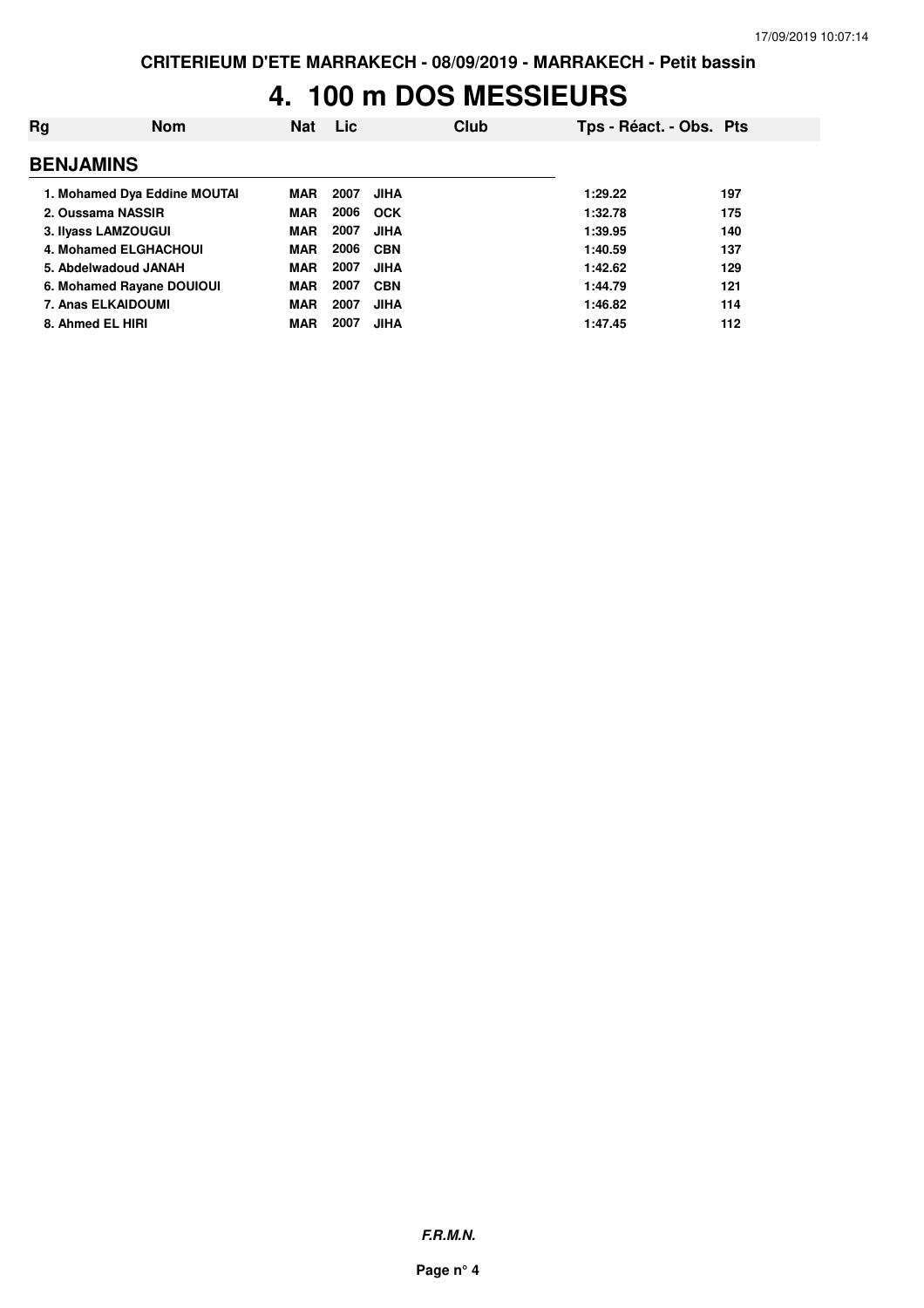### **5. 50 m BRASSE DAMES**

| Rg | <b>Nom</b>                        | Nat        | Lic  | Club         | Tps - Réact. - Obs. Pts |     |
|----|-----------------------------------|------------|------|--------------|-------------------------|-----|
|    | <b>BENJAMINS</b>                  |            |      |              |                         |     |
|    | <b>1. Nisrine MOUKASSI</b>        | MAR        | 2006 | <b>TSC</b>   | 45.37                   | 284 |
|    | 2. Douaa TAWSSI                   | <b>MAR</b> | 2006 | <b>TSC</b>   | 46.19                   | 269 |
|    | 3. Hasnae IDRISSI                 | <b>MAR</b> | 2007 | <b>OCK</b>   | 47.15                   | 253 |
|    | 4. Sara ELHAIMI                   | <b>MAR</b> | 2006 | <b>TSC</b>   | 51.27                   | 197 |
|    | 5. Roumaissa AIT LMODDAN          | <b>MAR</b> | 2006 | <b>KACM</b>  | 51.69                   | 192 |
|    | 6. Aya ES SABBAR                  | <b>MAR</b> | 2006 | <b>CSEJL</b> | 52.51                   | 183 |
|    | 7. Hiba MACHTRA                   | <b>MAR</b> | 2006 | <b>KACM</b>  | 53.77                   | 170 |
|    | 8. Maroua RAISSANI                | <b>MAR</b> | 2007 | <b>OCK</b>   | 53.80                   | 170 |
|    | 9. Salma JARDINI                  | <b>MAR</b> | 2007 | <b>CKM</b>   | 54.34                   | 165 |
|    | 10. Zainab SFAIRI                 | <b>MAR</b> | 2006 | <b>CMND</b>  | 54.75                   | 161 |
|    | <b>11. Rokia FANSOUNI</b>         | <b>MAR</b> | 2006 | <b>CMM</b>   | 57.19                   | 142 |
|    | 12. Soulafa CHAKIB                | <b>MAR</b> | 2006 | <b>TSC</b>   | 57.30                   | 141 |
|    | 13. Amina SAMSAK                  | <b>MAR</b> | 2006 | <b>CBN</b>   | 58.07                   | 135 |
|    | 14. Sara DINOURI                  | <b>MAR</b> | 2006 | <b>JIHA</b>  | 58.78                   | 130 |
|    | <b>15. Wissal ENNAJI</b>          | <b>MAR</b> | 2007 | <b>CBN</b>   | 59.90                   | 123 |
|    | 16. Kenza ELIDRISSI               | <b>MAR</b> | 2007 | <b>JIHA</b>  | 1:00.29                 | 121 |
|    | 17. Romaissae AIT BERRKHISS       | <b>MAR</b> | 2007 | <b>CBN</b>   | 1:00.60                 | 119 |
|    | 18. Nour El Houda CHAKIB          | <b>MAR</b> | 2006 | <b>KACM</b>  | 1:03.15                 | 105 |
|    | <b>19. Doha AIT KOURACH</b>       | <b>MAR</b> | 2007 | <b>CBN</b>   | 1:06.26                 | 91  |
|    | 20. Rime LAFGHIRI                 | <b>MAR</b> | 2007 | <b>KACM</b>  | 1:13.02                 | 68  |
|    | <b>NC. Titrite BRGMANE</b>        | MAR        | 2006 | <b>CMND</b>  | Frf n.d.                |     |
|    | <b>NC. Hiba MAKBOULI</b>          | <b>MAR</b> | 2007 | <b>DHJ</b>   | Frf n.d.                |     |
|    | <b>NC. Nada IBN TOUMERT</b>       | <b>MAR</b> | 2006 | <b>ANMS</b>  | Frf n.d.                |     |
|    | <b>NC. Insaf ECH-CHEIKH</b>       | <b>MAR</b> | 2006 | <b>OCK</b>   | Frf n.d.                |     |
|    | <b>NC. Amira ZEROUALI BOUKHAL</b> | MAR        | 2007 | <b>AANM</b>  | Dsq VI                  | 0   |
|    | <b>POUSSINS</b>                   |            |      |              |                         |     |
|    | 1. Asmae KADIMI                   | <b>MAR</b> | 2008 | <b>CMND</b>  | 49.50                   | 219 |
|    | 2. Yasmine QUANANE                | <b>MAR</b> | 2009 | JIHA         | 51.25                   | 197 |
|    | 3. Chaima ELGHACHOUI              | <b>MAR</b> | 2009 | <b>CBN</b>   | 53.78                   | 170 |
|    | 4. Yasmine ED DRIEF               | <b>MAR</b> | 2008 | <b>KACM</b>  | 53.95                   | 169 |
|    | 5. Nohaila LAKHOUIL               | <b>MAR</b> | 2008 | <b>JIHA</b>  | 54.94                   | 160 |
|    | 6. Lina AKEDDAR                   | <b>MAR</b> | 2008 | <b>KACM</b>  | 55.39                   | 156 |
|    | 7. Inass SERBOUT                  | <b>MAR</b> | 2009 | <b>CBN</b>   | 55.47                   | 155 |
|    | 8. Nada BOUFOUCHK                 | <b>MAR</b> | 2008 | <b>CMND</b>  | 55.91                   | 152 |
|    | 9. Hiba KHALLAD                   | <b>MAR</b> | 2009 | <b>TSC</b>   | 56.02                   | 151 |
|    | 10. Khadija AITZOULET             | <b>MAR</b> | 2008 | <b>CSEJL</b> | 56.65                   | 146 |
|    | <b>11. Marwa EDDOUNNE</b>         | <b>MAR</b> | 2009 | <b>JIHA</b>  | 57.55                   | 139 |
|    | 12. Ikram HINDI                   | <b>MAR</b> | 2008 | <b>CMND</b>  | 57.84                   | 137 |
|    | 13. Soundos ATYA                  | MAR        | 2009 | <b>TSC</b>   | 58.03                   | 136 |
|    | 14. Marwa KADDOURI                | <b>MAR</b> | 2009 | <b>CBN</b>   | 58.96                   | 129 |
|    | <b>15. Ouiam HANNOUNA</b>         | <b>MAR</b> | 2008 | <b>OCBG</b>  | 59.08                   | 128 |
|    | 16. Doha MAJRI                    | <b>MAR</b> | 2008 | <b>OCBG</b>  | 1:01.50                 | 114 |
|    | 17. Basma CHAHID                  | <b>MAR</b> | 2009 | <b>JIHA</b>  | 1:01.76                 | 112 |
|    | <b>18. Hafsa EL GHOUATE</b>       | <b>MAR</b> | 2009 | <b>CBN</b>   | 1:02.34                 | 109 |
|    | 19. Khadija BENTAIBI              | <b>MAR</b> | 2008 | <b>OCBG</b>  | 1:04.47                 | 99  |
|    | 20. Sirine EJARRAAI               | <b>MAR</b> | 2009 | <b>JIHA</b>  | 1:09.23                 | 80  |
|    | 21. Lalla Arwa LALAOUI            | <b>MAR</b> | 2009 | <b>JIHA</b>  | 1:09.41                 | 79  |
|    | 22. Arije NADZI                   | <b>MAR</b> | 2009 | <b>JIHA</b>  | 1:09.54                 | 79  |
|    | 23. Fatima EL MARZOUZI            | <b>MAR</b> | 2009 | <b>COMN</b>  | 1:13.39                 | 67  |
|    | 24. Zainab JOUANI                 | <b>MAR</b> | 2008 | <b>CKM</b>   | 1:20.50                 | 50  |
|    | <b>NC. Malak ELKAMMI</b>          | <b>MAR</b> | 2009 | <b>OCBG</b>  | Dsq NI                  | 0   |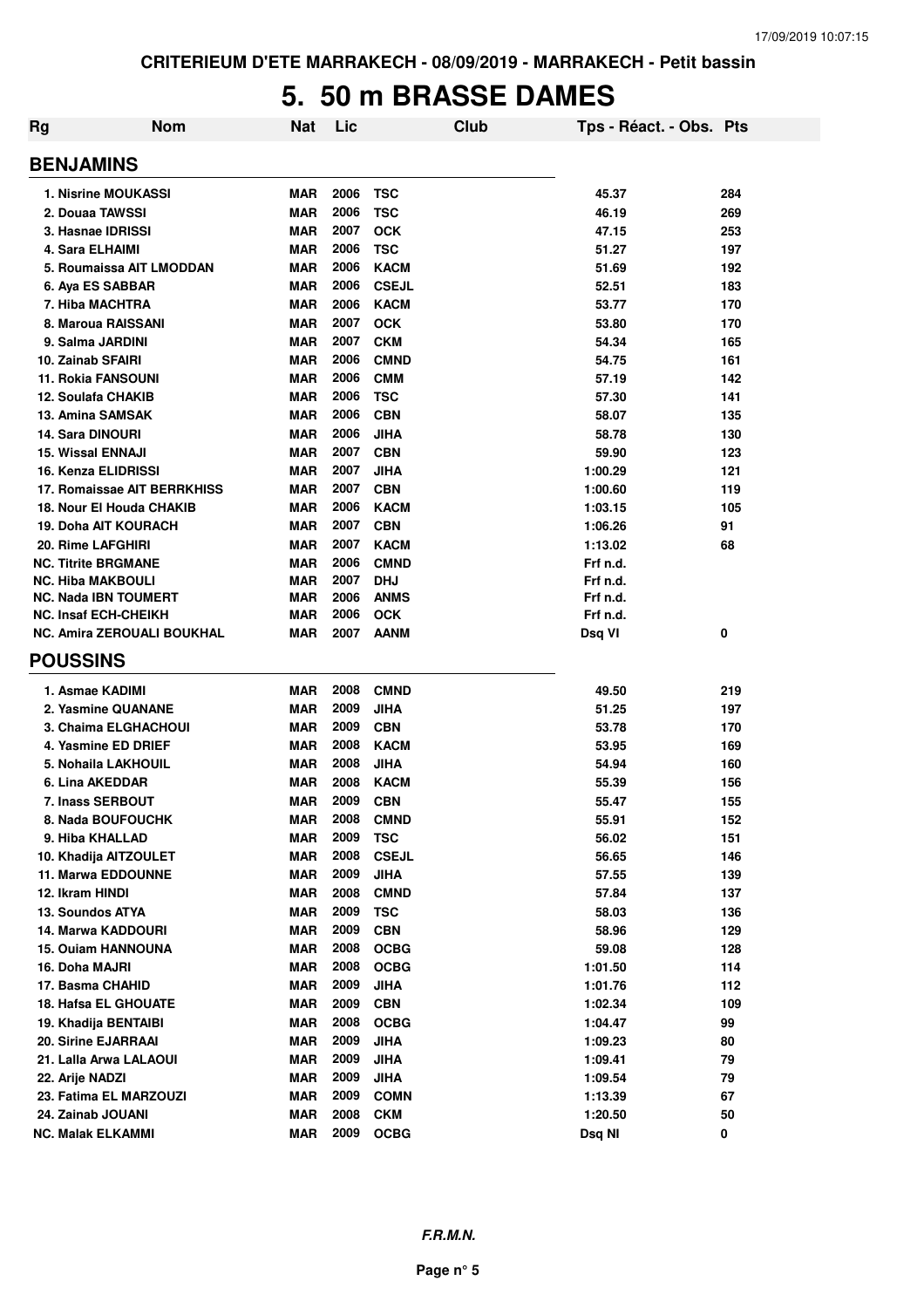### **6. 50 m BRASSE MESSIEURS**

| <b>Rg</b> | <b>Nom</b>                              | Nat                      | Lic          |                            | Club | Tps - Réact. - Obs. Pts |          |
|-----------|-----------------------------------------|--------------------------|--------------|----------------------------|------|-------------------------|----------|
|           | <b>BENJAMINS</b>                        |                          |              |                            |      |                         |          |
|           | 1. Mohamed Amine MOKRINI                | MAR                      | 2006         | <b>TSC</b>                 |      | 43.27                   | 234      |
|           | 2. Mehdi AKMAKH                         | <b>MAR</b>               | 2006         | <b>CBN</b>                 |      | 44.41                   | 216      |
|           | 3. Rayane M'GHARI                       | <b>MAR</b>               | 2007         | <b>DHJ</b>                 |      | 45.32                   | 203      |
|           | 4. Mohamed Ayoub AIT BENTALEB           | <b>MAR</b>               | 2007         | <b>CKM</b>                 |      | 45.33                   | 203      |
|           | 5. Zakaria IOUI                         | <b>MAR</b>               | 2006         | <b>COMN</b>                |      | 45.34                   | 203      |
|           | 6. Adam FALIH                           | <b>MAR</b>               | 2007         | <b>CSEJL</b>               |      | 45.98                   | 195      |
|           | 7. Anouar SEBKAOUI                      | MAR                      | 2006         | <b>KACM</b>                |      | 47.09                   | 181      |
|           | 8. Mohamed ELGHACHOUI                   | <b>MAR</b>               | 2006         | <b>CBN</b>                 |      | 48.20                   | 169      |
|           | 9. Ilyas KARAM                          | <b>MAR</b>               | 2007         | <b>CSEJL</b>               |      | 49.23                   | 159      |
|           | 10. Ahmed Amine BELABBES                | <b>MAR</b>               | 2006         | <b>DHJ</b>                 |      | 49.35                   | 157      |
|           | 11. Yasser REGRAGUI                     | <b>MAR</b>               | 2006         | <b>CSEJL</b>               |      | 49.44                   | 157      |
|           | <b>12. Yassir SOUHAIB</b>               | <b>MAR</b>               | 2006         | <b>CMND</b>                |      | 49.52                   | 156      |
|           | 13. Marwane SRHILFI                     | MAR                      | 2007         | <b>KACM</b>                |      | 50.05                   | 151      |
|           | <b>14. Mohamed KHOULAKI</b>             | MAR                      | 2006         | <b>CKM</b>                 |      | 50.07                   | 151      |
|           | 15. Abderrahman GUIDAM                  | MAR                      | 2006         | <b>ANMS</b>                |      | 50.70                   | 145      |
|           | <b>16. Reda SELOUANE</b>                | MAR                      | 2006         | <b>CMND</b>                |      | 50.98                   | 143      |
|           | 17. Mohamed Amine ZITOUNI               | MAR                      | 2007         | <b>KACM</b>                |      | 51.24                   | 141      |
|           | 18. Hamza GHAICHA                       | MAR                      | 2006         | <b>CMND</b>                |      | 51.58                   | 138      |
|           | 19. Mohamed Rayane DOUIOUI              | MAR                      | 2007         | <b>CBN</b>                 |      | 52.94                   | 127      |
|           | 20. Mohamed ASSAFAR                     | <b>MAR</b>               | 2007         | <b>COMN</b>                |      | 53.52                   | 123      |
|           | 21. Abdeljabar HAYDADI                  | <b>MAR</b>               | 2007         | <b>DHJ</b>                 |      | 53.62                   | 123      |
|           | 22. Mehdi ABBOU                         | <b>MAR</b>               | 2006         | <b>CMND</b>                |      | 53.95                   | 120      |
|           | 23. Saad Eddine EL GHOUATE              | MAR                      | 2007         | <b>CBN</b>                 |      | 54.31                   | 118      |
|           | 24. Mouaad LAHBAS                       | <b>MAR</b>               | 2006         | <b>JIHA</b>                |      | 56.34                   | 106      |
|           | 25. Zakariae BORQANE                    | MAR                      | 2007         | <b>CBN</b>                 |      | 56.41                   | 105      |
|           | 26. Adam AMARIR                         | <b>MAR</b>               | 2006         | <b>KACM</b>                |      | 56.54                   | 104      |
|           | 27. Abderrahmane AIT AISSA              | <b>MAR</b>               | 2007         | <b>COMN</b>                |      | 57.05                   | 102      |
|           | 28. Ilyass LAMZOUGUI                    | <b>MAR</b>               | 2007         | <b>JIHA</b>                |      | 57.27                   | 101      |
|           | 29. Sohaib ARSALANE                     | <b>MAR</b>               | 2007         | <b>CSEJL</b>               |      | 57.78                   | 98       |
|           | 30. Abdellah JOUANI                     | <b>MAR</b>               | 2007         | <b>CKM</b>                 |      | 58.62                   | 94       |
|           | 31. Mohamed Amine AZIZ                  | <b>MAR</b>               | 2006<br>2007 | <b>CBN</b>                 |      | 59.30                   | 90       |
|           | 32. Adam MOUNAFI<br>33. Walid EL KATIBI | <b>MAR</b><br><b>MAR</b> | 2006         | <b>COMN</b><br><b>COMN</b> |      | 59.40<br>59.45          | 90<br>90 |
|           | 34. Mohamed Adam DOUKKALI KACHI         | MAR                      | 2006         | <b>DHJ</b>                 |      | 1:00.04                 | 87       |
|           | 35. Sami SAHLI                          | <b>MAR</b>               | 2006         | <b>JIHA</b>                |      | 1:00.44                 | 85       |
|           | 36. Abdellah AIT AISSA                  | <b>MAR</b>               | 2007         | <b>COMN</b>                |      | 1:02.14                 | 79       |
|           | 37. Said BENHAKI                        | <b>MAR</b>               | 2007         | <b>CKM</b>                 |      | 1:02.93                 | 76       |
|           | <b>38. Nouh BENTOUILA</b>               | <b>MAR</b>               | 2007         | <b>CSEJL</b>               |      | 1:03.39                 | 74       |
|           | 39. Anass KHARDALI                      | MAR                      | 2007         | <b>CBN</b>                 |      | 1:04.55                 | 70       |
|           | 39. Monib KAZZOUNE                      | <b>MAR</b>               | 2007         | <b>CBN</b>                 |      | 1:04.55                 | 70       |
|           | 41. Saad BELGARNE                       | <b>MAR</b>               | 2006         | <b>CMM</b>                 |      | 1:06.44                 | 64       |
|           | 42. Zakaria OULADI                      | <b>MAR</b>               | 2007         | <b>ANMS</b>                |      | 1:07.31                 | 62       |
|           | 43. Ahmed Charaf AIT ABBES              | <b>MAR</b>               | 2006         | <b>JIHA</b>                |      | 1:08.13                 | 59       |
|           | 44. Taha BAZTIRI                        | <b>MAR</b>               | 2007         | <b>CKM</b>                 |      | 1:10.80                 | 53       |
|           | 45. Abdessamie MERMARI                  | <b>MAR</b>               | 2006         | <b>ANMS</b>                |      | 1:12.13                 | 50       |
|           | 46. Bilal GOUGHRI                       | <b>MAR</b>               | 2007         | <b>COMN</b>                |      | 1:15.45                 | 44       |
|           | 47. Abdelilah KOURRADI                  | <b>MAR</b>               | 2006         | <b>ANMS</b>                |      | 1:19.90                 | 37       |
|           | <b>NC. Souhail ABARAGH</b>              | <b>MAR</b>               | 2007         | <b>CKM</b>                 |      | Frf n.d.                |          |
|           | <b>NC. Yahya ELKHATIBI</b>              | <b>MAR</b>               | 2006         | <b>DHJ</b>                 |      | Frf n.d.                |          |
|           | <b>NC. Zakaria ELKHATIBI</b>            | MAR                      | 2007         | <b>DHJ</b>                 |      | Frf n.d.                |          |
|           | <b>NC. Saif Eddine CHEBRAOUI</b>        | <b>MAR</b>               | 2006         | <b>OCBG</b>                |      | Frf n.d.                |          |
|           | <b>NC. Mehdi ELFALI</b>                 | <b>MAR</b>               | 2007         | <b>JIHA</b>                |      | Frf n.d.                |          |
|           | <b>NC. Ilias KOBBI</b>                  | MAR                      | 2006         | <b>JIHA</b>                |      | Frf n.d.                |          |
|           | <b>NC. Aymane BADZI</b>                 | <b>MAR</b>               | 2007         | <b>OCBG</b>                |      | Dsq FD                  | 0        |
|           | NC. Abdelghafour ZOJAJI                 | <b>MAR</b>               | 2007         | <b>CSEJL</b>               |      | Dsq FD                  | 0        |
|           | NC. Mohamed Yahya KHALOUAR              | <b>MAR</b>               | 2007         | <b>CKM</b>                 |      | Dsq VI                  | 0        |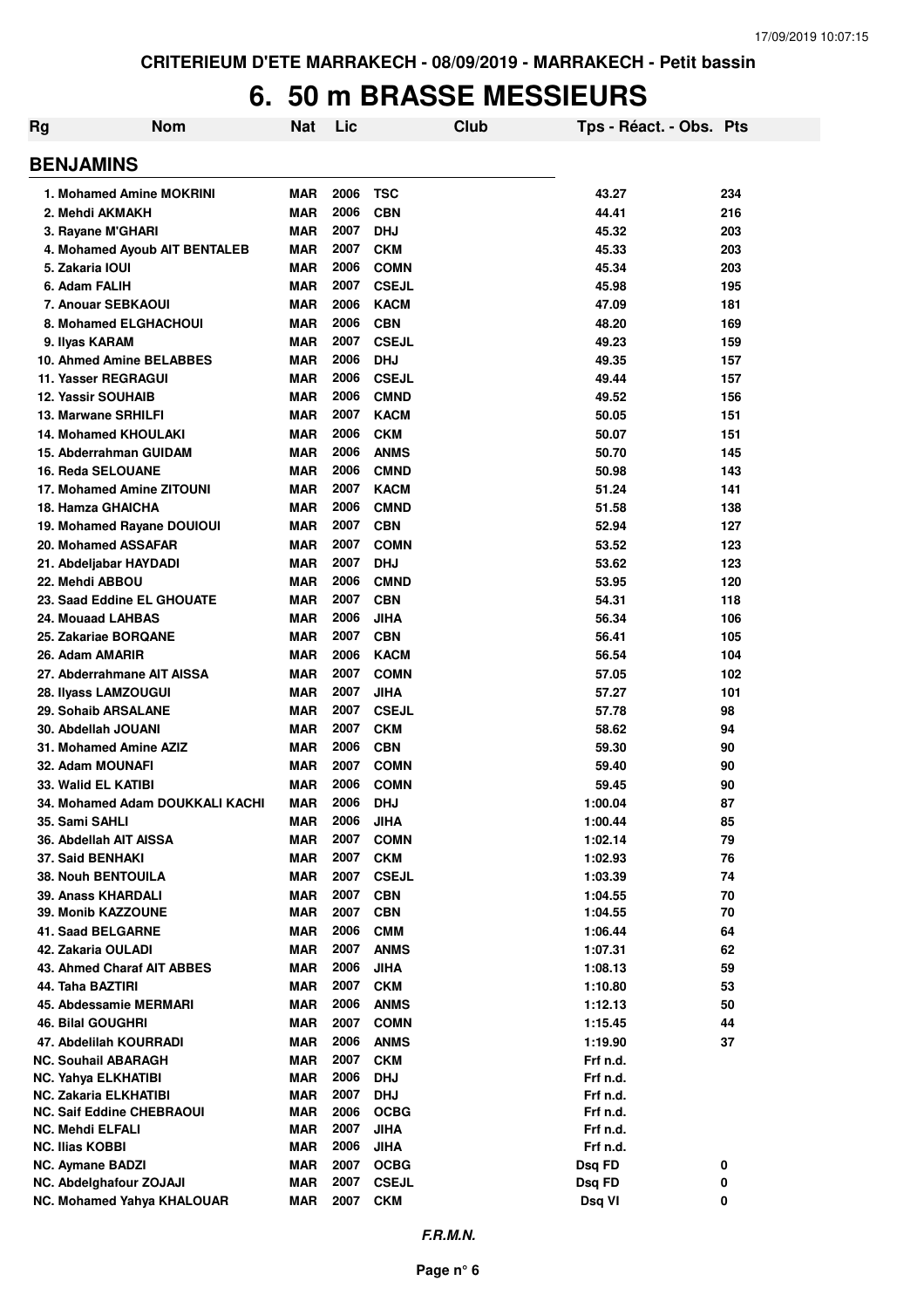# **6. 50 m BRASSE MESSIEURS**

| Rg                                          | <b>Nom</b>                    | <b>Nat</b>               | Lic          | Club                       | Tps - Réact. - Obs. Pts |            |
|---------------------------------------------|-------------------------------|--------------------------|--------------|----------------------------|-------------------------|------------|
| <b>BENJAMINS</b>                            |                               |                          |              |                            |                         |            |
| <b>NC. Mohamed KANSOUSSI</b>                |                               | <b>MAR</b>               | 2006         | <b>JIHA</b>                | Dsq VI                  | 0          |
| <b>POUSSINS</b>                             |                               |                          |              |                            |                         |            |
|                                             | 1. Abdelhamid EL MOUEFFEQ     | <b>MAR</b>               | 2008         | <b>DHJ</b>                 | 45.30                   | 204        |
| 2. Yassine BOUCHTI                          |                               | <b>MAR</b>               | 2008         | <b>TSC</b>                 | 45.80                   | 197        |
| 3. Yahya Rayane NORDINE                     |                               | <b>MAR</b>               | 2008         | <b>OCK</b>                 | 46.56                   | 188        |
| 4. Yahya EL AZZAOUI                         |                               | <b>MAR</b>               | 2008         | <b>RAJA NAT</b>            | 47.44                   | 177        |
| <b>5. Amer ELHAMIL</b>                      |                               | <b>MAR</b>               | 2009         | <b>JIHA</b>                | 48.36                   | 167        |
| 6. Yasser HANNANI                           |                               | <b>MAR</b>               | 2008         | <b>COMN</b>                | 48.66                   | 164        |
| 7. Rayane LAALJI                            |                               | <b>MAR</b>               | 2008         | <b>TSC</b>                 | 49.50                   | 156        |
|                                             | 8. Mohamed Adam BERRAHOO      | <b>MAR</b>               | 2008         | <b>JIHA</b>                | 49.59                   | 155        |
| 9. Ilias ZAYANE                             |                               | <b>MAR</b>               | 2008         | <b>JIHA</b>                | 50.16                   | 150        |
| 10. Rayane TRAIDI                           | 11. Noureddine DOUKKALI KACHI | <b>MAR</b>               | 2009<br>2008 | <b>OCK</b>                 | 50.74                   | 145        |
| 12. Mohammed Taha TOURBI                    |                               | <b>MAR</b><br><b>MAR</b> | 2008         | <b>DHJ</b><br><b>CSEJL</b> | 51.55<br>52.60          | 138<br>130 |
| 13. Abderrahman AMIRI                       |                               | <b>MAR</b>               | 2008         | <b>CMM</b>                 | 52.69                   | 129        |
| <b>14. Samy AHNAKACH</b>                    |                               | <b>MAR</b>               | 2009         | <b>JIHA</b>                | 52.91                   | 128        |
| 15. Badreddine HAMAS                        |                               | <b>MAR</b>               | 2008         | <b>CBN</b>                 | 53.94                   | 120        |
| 16. Mohammed BKHIBKHI                       |                               | <b>MAR</b>               | 2008         | <b>CMND</b>                | 54.45                   | 117        |
| 16. Adam RACHID                             |                               | <b>MAR</b>               | 2008         | <b>JIHA</b>                | 54.45                   | 117        |
| 18. Haitam MARAH                            |                               | <b>MAR</b>               | 2009         | <b>TSC</b>                 | 54.51                   | 117        |
| 19. Mehdi HARMACH                           |                               | <b>MAR</b>               | 2008         | <b>DHJ</b>                 | 55.13                   | 113        |
| 20. Adam AIT MTAI                           |                               | <b>MAR</b>               | 2008         | <b>CBN</b>                 | 55.22                   | 112        |
| <b>21. Omar BOUIKACHRANE</b>                |                               | <b>MAR</b>               | 2009         | <b>DHJ</b>                 | 55.59                   | 110        |
| 22. Adam OUARGA                             |                               | <b>MAR</b>               | 2008         | <b>JIHA</b>                | 55.65                   | 110        |
| 23. Tamim SOUITI                            |                               | <b>MAR</b>               | 2008         | <b>CMND</b>                | 56.31                   | 106        |
|                                             | 24. Mohamed Amine ZEGOUMOU    | <b>MAR</b>               | 2008         | <b>OCK</b>                 | 57.28                   | 100        |
| <b>25. Ilyas HAISSENE</b>                   |                               | <b>MAR</b>               | 2008         | <b>COMN</b>                | 58.92                   | 92         |
| 26. Soufiane AIT ELBYED                     |                               | <b>MAR</b>               | 2009         | <b>KACM</b>                | 58.95                   | 92         |
| 27. Yahya KABBAZ                            |                               | <b>MAR</b>               | 2008         | <b>DHJ</b>                 | 59.73                   | 89         |
| 28. Rida SOUHAIB                            |                               | <b>MAR</b>               | 2008         | <b>CMND</b>                | 59.83                   | 88         |
| 29. Taha EL HACIDI                          |                               | <b>MAR</b>               | 2009<br>2008 | <b>JIHA</b>                | 1:00.11                 | 87         |
| 30. Adam LOUCHI                             |                               | <b>MAR</b><br><b>MAR</b> | 2008         | <b>DHJ</b><br><b>DHJ</b>   | 1:00.20                 | 86<br>86   |
| 31. Yassir HARMACH<br>32. Rayyan LEKKRAMI   |                               | <b>MAR</b>               | 2008         | <b>AANM</b>                | 1:00.34<br>1:00.52      | 85         |
| 33. Omar SRHILFI                            |                               | <b>MAR</b>               | 2009         | <b>CBN</b>                 | 1:00.55                 | 85         |
| 34. Ibrahim SRHILFI                         |                               | <b>MAR</b>               | 2009         | <b>CBN</b>                 | 1:00.65                 | 85         |
| 35. Rayane MABROUK                          |                               | <b>MAR</b>               | 2009         | <b>JIHA</b>                | 1:01.18                 | 82         |
| 36. Rami LAABIED                            |                               | <b>MAR</b>               | 2008         | <b>CMND</b>                | 1:01.42                 | 81         |
| 37. Othmane EL GARRAOUI                     |                               | <b>MAR</b>               | 2008         | <b>ANMS</b>                | 1:02.34                 | 78         |
| 38. Zine Elaabidine AYLAL                   |                               | <b>MAR</b>               | 2008         | <b>COMN</b>                | 1:02.77                 | 76         |
| <b>39. Ayoub GOUMGHAR</b>                   |                               | <b>MAR</b>               | 2008         | <b>CMND</b>                | 1:02.88                 | 76         |
| 40. Anas ENNAFYI                            |                               | <b>MAR</b>               | 2008         | <b>ANMS</b>                | 1:02.96                 | 76         |
| 41. Mohammed Reda CHOUAIT                   |                               | <b>MAR</b>               | 2009         | <b>CSEJL</b>               | 1:03.88                 | 72         |
| 42. Ziad LACHHAB                            |                               | <b>MAR</b>               | 2009         | <b>CBN</b>                 | 1:04.05                 | 72         |
| 43. Moad ACHDINI                            |                               | <b>MAR</b>               | 2009         | <b>CSEJL</b>               | 1:05.28                 | 68         |
| 44. Aymane FOULANE                          |                               | <b>MAR</b>               | 2009         | <b>KACM</b>                | 1:05.67                 | 66         |
| 45. Adam BELQANI                            |                               | <b>MAR</b>               | 2009         | <b>JIHA</b>                | 1:05.88                 | 66         |
| 45. Anas KANSOUSSI                          |                               | <b>MAR</b>               | 2009         | <b>JIHA</b>                | 1:05.88                 | 66         |
| 47. Ali MOUADDAA                            |                               | <b>MAR</b>               | 2009         | <b>KACM</b>                | 1:06.04                 | 65         |
| 48. Badr BOUCHIKHA                          |                               | <b>MAR</b>               | 2008         | <b>CMND</b>                | 1:06.27                 | 65         |
| 49. Mohamed Rayane OUMOUY                   |                               | <b>MAR</b>               | 2009         | <b>CKM</b>                 | 1:06.66                 | 64         |
| 50. Saad AMEJJOUD<br>51. Abderrahmane JAOUI |                               | <b>MAR</b><br><b>MAR</b> | 2009<br>2009 | <b>CBN</b><br><b>CSEJL</b> | 1:06.70<br>1:06.81      | 63<br>63   |
| 52. Mohammed Iyad DAMI                      |                               | <b>MAR</b>               | 2008         | <b>CSEJL</b>               | 1:09.35                 | 56         |
| 53. Mohammed Sami ELAZDI                    |                               | <b>MAR</b>               | 2009         | <b>CSEJL</b>               | 1:09.50                 | 56         |
|                                             |                               |                          |              |                            |                         |            |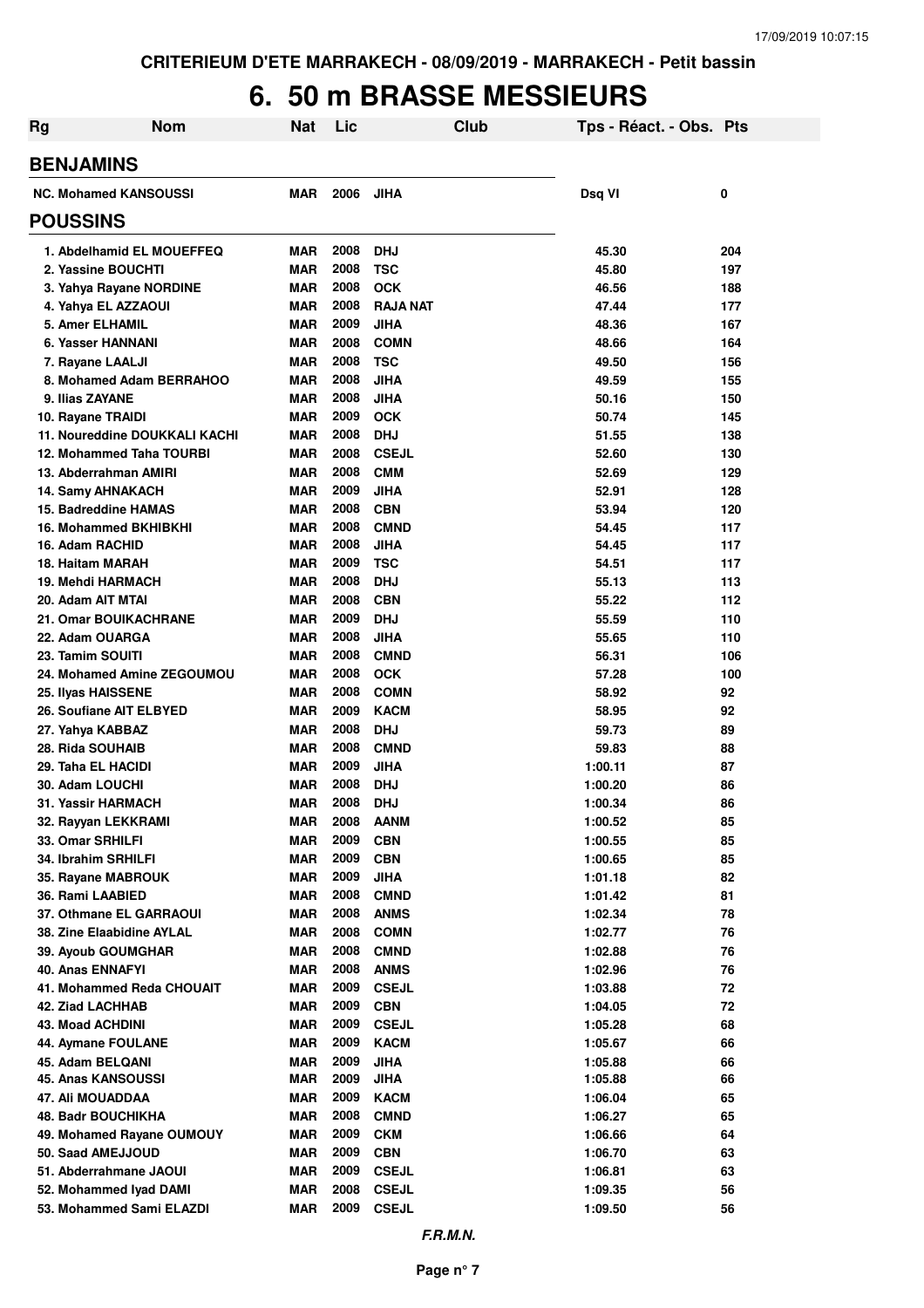#### **6. 50 m BRASSE MESSIEURS**

| Rg                            | <b>Nom</b> | <b>Nat</b> | Lic  | Club         | Tps - Réact. - Obs. Pts |    |
|-------------------------------|------------|------------|------|--------------|-------------------------|----|
| <b>POUSSINS</b>               |            |            |      |              |                         |    |
| 54. Adam ELASLI               |            | <b>MAR</b> | 2008 | <b>COMN</b>  | 1:12.18                 | 50 |
| 55. Mohamed Akram CHAFII      |            | <b>MAR</b> | 2009 | <b>CSEJL</b> | 1:12.23                 | 50 |
| 56. Elsayed Abbas FADI        |            | <b>MAR</b> | 2008 | <b>JIHA</b>  | 1:12.52                 | 49 |
| 57. Zine Eddine ATALLAH       |            | <b>MAR</b> | 2008 | <b>OCBG</b>  | 1:18.52                 | 39 |
| 58. Rayane ABIDA              |            | <b>MAR</b> | 2009 | <b>CSEJL</b> | 1:18.55                 | 39 |
| <b>NC. Chouaib BARTAL</b>     |            | <b>MAR</b> | 2008 | <b>DHJ</b>   | Frf n.d.                |    |
| <b>NC. Ziad ELHILALI</b>      |            | <b>MAR</b> | 2009 | <b>DHJ</b>   | Frf n.d.                |    |
| <b>NC. Mohammed ELKAOUTI</b>  |            | <b>MAR</b> | 2008 | <b>DHJ</b>   | Frf n.d.                |    |
| <b>NC. Islam LAKHDAR</b>      |            | <b>MAR</b> | 2009 | <b>KACM</b>  | Frf n.d.                |    |
| NC. Abderrahmane JOUIRI       |            | <b>MAR</b> | 2009 | <b>OCBG</b>  | Frf n.d.                |    |
| <b>NC. Rayane IBN TOUMERT</b> |            | <b>MAR</b> | 2009 | <b>ANMS</b>  | Frf n.d.                |    |
| <b>NC. Omar Youssef SGHIR</b> |            | <b>MAR</b> | 2008 | <b>AANM</b>  | Dsq VI                  | 0  |
| <b>NC. Rayane QOUNAINAE</b>   |            | <b>MAR</b> | 2009 | <b>ANMS</b>  | Dsq NI                  | 0  |
| <b>NC. Adam BENJDIYA</b>      |            | <b>MAR</b> | 2009 | <b>AANM</b>  | Dsq NI                  | 0  |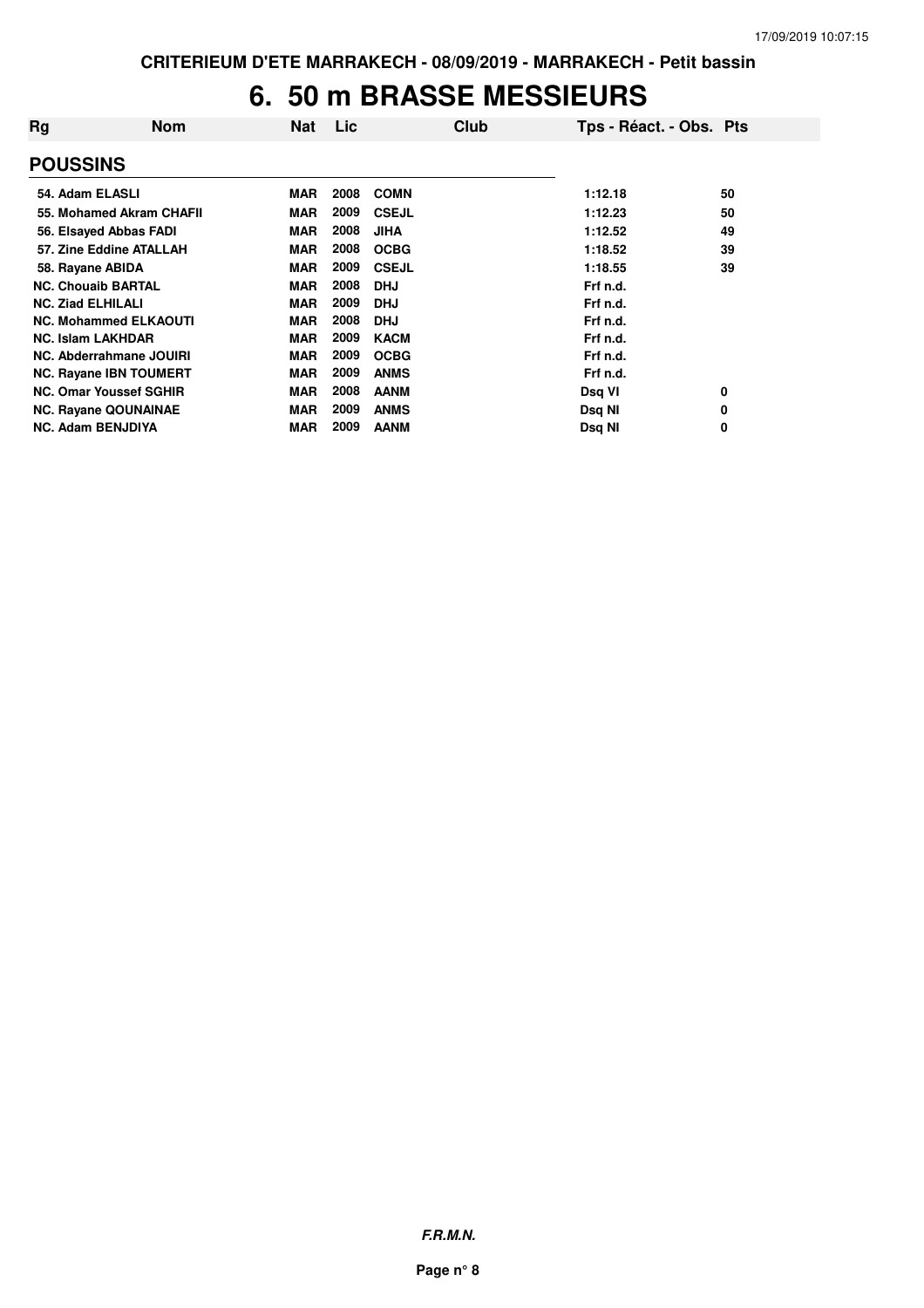## **7. 4 x 50 m NAGE LIBRE DAMES**

| Rg | <b>Nom</b>                  | <b>Nat</b> | Lic  |              | <b>Club</b> | Tps - Réact. - Obs. Pts |     |
|----|-----------------------------|------------|------|--------------|-------------|-------------------------|-----|
|    | <b>BENJAMINS</b>            |            |      |              |             |                         |     |
|    | <b>1. Nisrine MOUKASSI</b>  | <b>MAR</b> | 2006 | <b>TSC</b>   |             | 2:24.88                 | 311 |
|    | <b>Marwa ELBASSITY</b>      | <b>MAR</b> | 2007 | <b>TSC</b>   |             |                         | 311 |
|    | Douaa TAWSSI                | <b>MAR</b> | 2006 | <b>TSC</b>   |             |                         | 311 |
|    | <b>Sara ELHAIMI</b>         | <b>MAR</b> | 2006 | <b>TSC</b>   |             |                         | 311 |
|    | 2. Hiba LAMOURI             | <b>MAR</b> | 2007 | <b>JIHA</b>  |             | 2:30.37                 | 278 |
|    | <b>Hajar SAKIB</b>          | <b>MAR</b> | 2007 | <b>JIHA</b>  |             |                         | 278 |
|    | <b>Ilham EL MACHFOU</b>     | <b>MAR</b> | 2007 | <b>JIHA</b>  |             |                         | 278 |
|    | <b>Ghita ALADLOUNI</b>      | <b>MAR</b> | 2006 | <b>JIHA</b>  |             |                         | 278 |
|    | 3. Hasnae IDRISSI           | <b>MAR</b> | 2007 | <b>OCK</b>   |             | 2:35.73                 | 250 |
|    | <b>Maroua RAISSANI</b>      | <b>MAR</b> | 2007 | <b>OCK</b>   |             |                         | 250 |
|    | <b>Hajar ELHALABY</b>       | <b>MAR</b> | 2007 | <b>OCK</b>   |             |                         | 250 |
|    | <b>Lina Malak HAITAM</b>    | <b>MAR</b> | 2007 | <b>OCK</b>   |             |                         | 250 |
|    | 4. Roumaissa AIT LMODDAN    | <b>MAR</b> | 2006 | <b>KACM</b>  |             | 3:31.21                 | 100 |
|    | <b>Rime LAFGHIRI</b>        | <b>MAR</b> | 2007 | <b>KACM</b>  |             |                         | 100 |
|    | <b>Nour El Houda CHAKIB</b> | <b>MAR</b> | 2006 | <b>KACM</b>  |             |                         | 100 |
|    | <b>Hiba MACHTRA</b>         | <b>MAR</b> | 2006 | <b>KACM</b>  |             |                         | 100 |
|    | <b>NC. Hiba ABERCHANE</b>   | <b>MAR</b> | 2007 | <b>CSEJL</b> |             | Frf n.d.                |     |
|    | Aya ES SABBAR               | <b>MAR</b> | 2006 | <b>CSEJL</b> |             |                         |     |
|    | <b>Sabrina LOURINI</b>      | <b>MAR</b> | 2007 | <b>CSEJL</b> |             |                         |     |
|    | <b>Touraya AOUFIR</b>       | <b>MAR</b> | 2006 | <b>CSEJL</b> |             |                         |     |
|    | <b>POUSSINS</b>             |            |      |              |             |                         |     |
|    | 1. Basma CHAHID             | <b>MAR</b> | 2009 | <b>JIHA</b>  |             | 3:10.81                 | 136 |
|    | <b>Sirine EJARRAAI</b>      | <b>MAR</b> | 2009 | <b>JIHA</b>  |             |                         | 136 |
|    | <b>Marwa EDDOUNNE</b>       | <b>MAR</b> | 2009 | <b>JIHA</b>  |             |                         | 136 |
|    | <b>Lalla Arwa LALAOUI</b>   | <b>MAR</b> | 2009 | <b>JIHA</b>  |             |                         | 136 |
|    | 2. Khadija BENTAIBI         | <b>MAR</b> | 2008 | <b>OCBG</b>  |             | 4:05.48                 | 64  |
|    | <b>Malak ELKAMMI</b>        | <b>MAR</b> | 2009 | <b>OCBG</b>  |             |                         | 64  |
|    | <b>Doha MAJRI</b>           | <b>MAR</b> | 2008 | <b>OCBG</b>  |             |                         | 64  |
|    | <b>Ouiam HANNOUNA</b>       | <b>MAR</b> | 2008 | <b>OCBG</b>  |             |                         | 64  |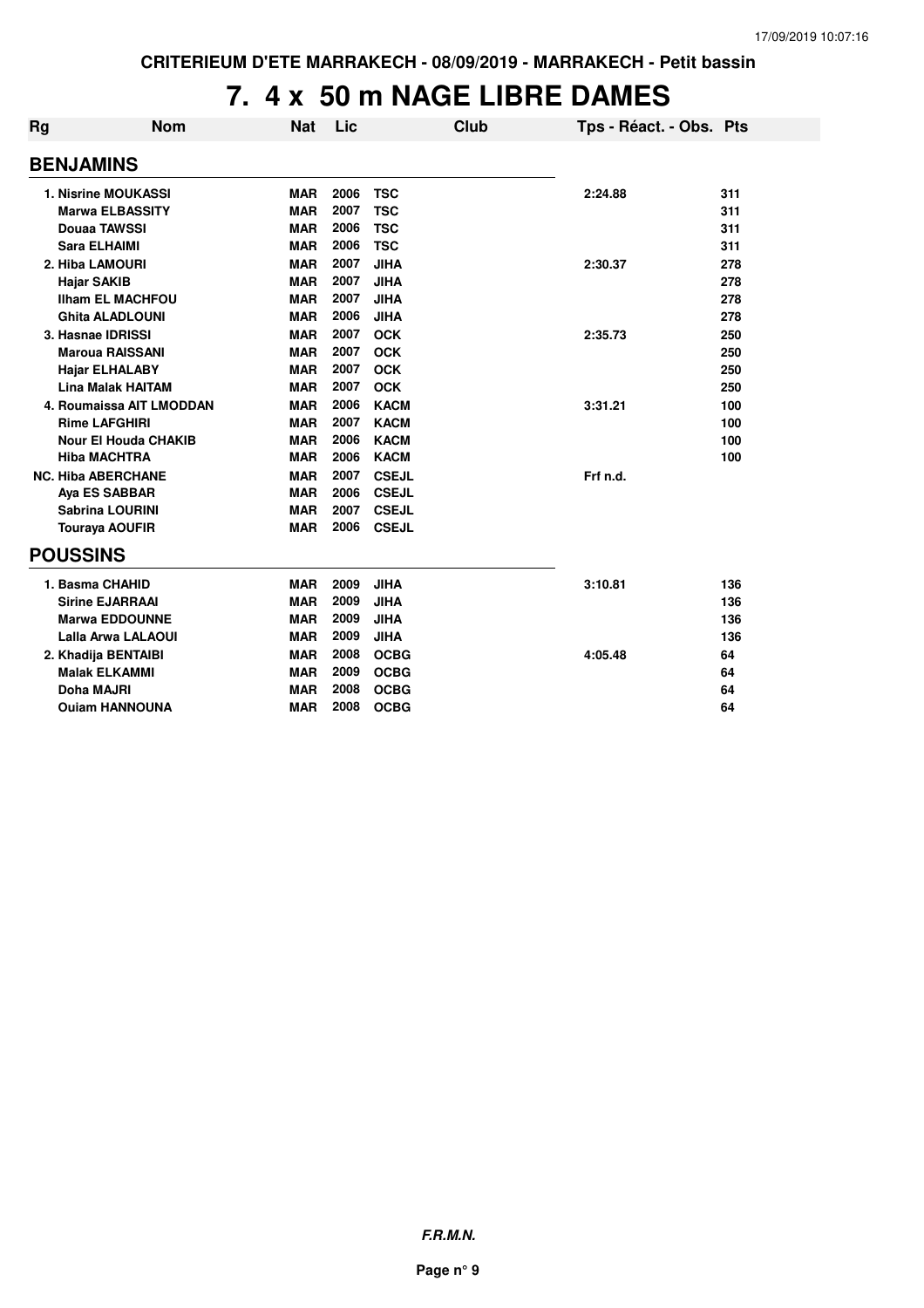| <b>Rg</b> | <b>Nom</b>                         | <b>Nat</b>        | Lic          |                              | Club | Tps - Réact. - Obs. Pts |        |
|-----------|------------------------------------|-------------------|--------------|------------------------------|------|-------------------------|--------|
|           | <b>BENJAMINS</b>                   |                   |              |                              |      |                         |        |
|           | 1. Ilyass LAMZOUGUI                | MAR               | 2007         | <b>JIHA</b>                  |      | 2:26.68                 | 200    |
|           | <b>Anas ELKAIDOUMI</b>             | MAR               | 2007         | <b>JIHA</b>                  |      |                         | 200    |
|           | <b>Abdelwadoud JANAH</b>           | MAR               | 2007         | JIHA                         |      |                         | 200    |
|           | <b>Mohamed Dya Eddine MOUTAI</b>   | <b>MAR</b>        | 2007         | JIHA                         |      |                         | 200    |
|           | 2. Adam TIMOUYASSE                 | <b>MAR</b>        | 2006         | <b>DHJ</b>                   |      | 2:28.16                 | 194    |
|           | <b>Mohamed Adam DOUKKALI KACHI</b> | <b>MAR</b>        | 2006         | <b>DHJ</b>                   |      |                         | 194    |
|           | Abdeljabar HAYDADI                 | <b>MAR</b>        | 2007         | <b>DHJ</b>                   |      |                         | 194    |
|           | <b>Ahmed Amine BELABBES</b>        | MAR               | 2006         | <b>DHJ</b>                   |      |                         | 194    |
|           | 3. Mohamed Ayoub AIT BENTALEB      | <b>MAR</b>        | 2007         | <b>CKM</b>                   |      | 2:37.45                 | 162    |
|           | Abdellah JOUANI                    | MAR               | 2007         | <b>CKM</b>                   |      |                         | 162    |
|           | Taha BAZTIRI                       | MAR               | 2007         | <b>CKM</b>                   |      |                         | 162    |
|           | <b>Mohamed KHOULAKI</b>            | MAR               | 2006         | <b>CKM</b>                   |      |                         | 162    |
|           | 4. Mehdi ABBOU                     | MAR               | 2006         | <b>CMND</b>                  |      | 2:40.63                 | 152    |
|           | <b>Adam AGOURAM</b>                | <b>MAR</b>        | 2006         | <b>CMND</b>                  |      |                         | 152    |
|           | <b>Mouad BOUCHIKHA</b>             | <b>MAR</b>        | 2007         | <b>CMND</b>                  |      |                         | 152    |
|           | <b>Ziyad BOUFOUCHK</b>             | <b>MAR</b>        | 2006         | <b>CMND</b>                  |      |                         | 152    |
|           | 5. Youssef MAJDAR                  | <b>MAR</b>        | 2007         | <b>KACM</b>                  |      | 2:54.80                 | 118    |
|           | <b>Mohamed Amine ZITOUNI</b>       | <b>MAR</b>        | 2007         | <b>KACM</b>                  |      |                         | 118    |
|           | <b>Marwane SRHILFI</b>             | MAR               | 2007         | <b>KACM</b>                  |      |                         | 118    |
|           | <b>Adam AMARIR</b>                 | <b>MAR</b>        | 2006         | <b>KACM</b>                  |      |                         | 118    |
|           | 6. Abderrahmane AIT AISSA          | <b>MAR</b>        | 2007         | <b>COMN</b>                  |      | 3:10.27                 | 91     |
|           | <b>Adam MOUNAFI</b>                | <b>MAR</b>        | 2007         | <b>COMN</b>                  |      |                         | 91     |
|           | Abdellah AIT AISSA                 | MAR               | 2007         | <b>COMN</b>                  |      |                         | 91     |
|           | Zakaria IOUI                       | MAR               | 2006         | <b>COMN</b>                  |      |                         | 91     |
|           | 7. Mehdi DEZRAJI                   | <b>MAR</b>        | 2007         | <b>CBN</b>                   |      | 3:20.57                 | 78     |
|           | <b>Aimrane AITBAJJA</b>            | <b>MAR</b>        | 2007         | <b>CBN</b>                   |      |                         | 78     |
|           | <b>Mohamed Amine AZIZ</b>          | <b>MAR</b>        | 2006         | <b>CBN</b>                   |      |                         | 78     |
|           | <b>Monib KAZZOUNE</b>              | <b>MAR</b>        | 2007         | <b>CBN</b>                   |      |                         | 78     |
|           | <b>NC. Ibrahim AIT ZOULET</b>      | MAR               | 2006         | <b>CSEJL</b>                 |      | Dsq NI                  | 0      |
|           | <b>Adam FALIH</b>                  | <b>MAR</b>        | 2007<br>2007 | <b>CSEJL</b>                 |      |                         | 0      |
|           | Ilyas KARAM<br>Yasser REGRAGUI     | <b>MAR</b><br>MAR | 2006         | <b>CSEJL</b><br><b>CSEJL</b> |      |                         | 0<br>0 |
|           | <b>POUSSINS</b>                    |                   |              |                              |      |                         |        |
|           | <b>1. Amer ELHAMIL</b>             | MAR               | 2009         | JIHA                         |      | 2:27.12                 | 198    |
|           | <b>Walid CHAYED</b>                | <b>MAR</b>        | 2009         | JIHA                         |      |                         | 198    |
|           | <b>Ilias ZAYANE</b>                | MAR               | 2008         | <b>JIHA</b>                  |      |                         | 198    |
|           | <b>Mohamed Adam BERRAHOO</b>       | MAR               | 2008         | <b>JIHA</b>                  |      |                         | 198    |
|           | 2. Noureddine DOUKKALI KACHI       | MAR               | 2008         | <b>DHJ</b>                   |      | 2:37.31                 | 162    |
|           | <b>Adam LOUCHI</b>                 | MAR               | 2008         | <b>DHJ</b>                   |      |                         | 162    |
|           | <b>Adam ZOUHAIRI</b>               | MAR               | 2009         | <b>DHJ</b>                   |      |                         | 162    |
|           | <b>Abdelhamid EL MOUEFFEQ</b>      | <b>MAR</b>        | 2008         | <b>DHJ</b>                   |      |                         | 162    |
|           | 3. Yassine BOUCHTI                 | MAR               | 2008         | <b>TSC</b>                   |      | 2:38.91                 | 157    |
|           | <b>Mohammed Amine GHALIB</b>       | MAR               | 2008         | <b>TSC</b>                   |      |                         | 157    |
|           | <b>Haitam MARAH</b>                | MAR               | 2009         | <b>TSC</b>                   |      |                         | 157    |
|           | <b>Rayane LAALJI</b>               | MAR               | 2008         | <b>TSC</b>                   |      |                         | 157    |
|           | 4. Adam BENJDIYA                   | MAR               | 2009         | <b>AANM</b>                  |      | 2:58.71                 | 110    |
|           | <b>Omar Youssef SGHIR</b>          | MAR               | 2008         | <b>AANM</b>                  |      |                         | 110    |
|           | Abderrahmane ELKHAOUA              | MAR               | 2009         | <b>AANM</b>                  |      |                         | 110    |
|           | Rayyan LEKKRAMI                    | <b>MAR</b>        | 2008         | <b>AANM</b>                  |      |                         | 110    |
|           | 5. Ali IDRISSI KHALDI              | MAR               | 2009         | <b>CMND</b>                  |      | 3:02.69                 | 103    |
|           | <b>Rida SOUHAIB</b>                | <b>MAR</b>        | 2008         | <b>CMND</b>                  |      |                         | 103    |
|           | Rami LAABIED                       | MAR               | 2008         | <b>CMND</b>                  |      |                         | 103    |
|           | <b>Badr BOUCHIKHA</b>              | MAR               | 2008         | <b>CMND</b>                  |      |                         | 103    |
|           | 6. Abderrahmane BELMIR             | MAR               | 2009         | <b>COMN</b>                  |      | 3:03.82                 | 101    |
|           | <b>Zine Elaabidine AYLAL</b>       | MAR               | 2008         | <b>COMN</b>                  |      |                         | 101    |
|           | <b>Mohamed Nour ELAMIRI</b>        | MAR               | 2008         | <b>COMN</b>                  |      |                         | 101    |
|           | <b>Yasser HANNANI</b>              | MAR               | 2008         | <b>COMN</b>                  |      |                         | 101    |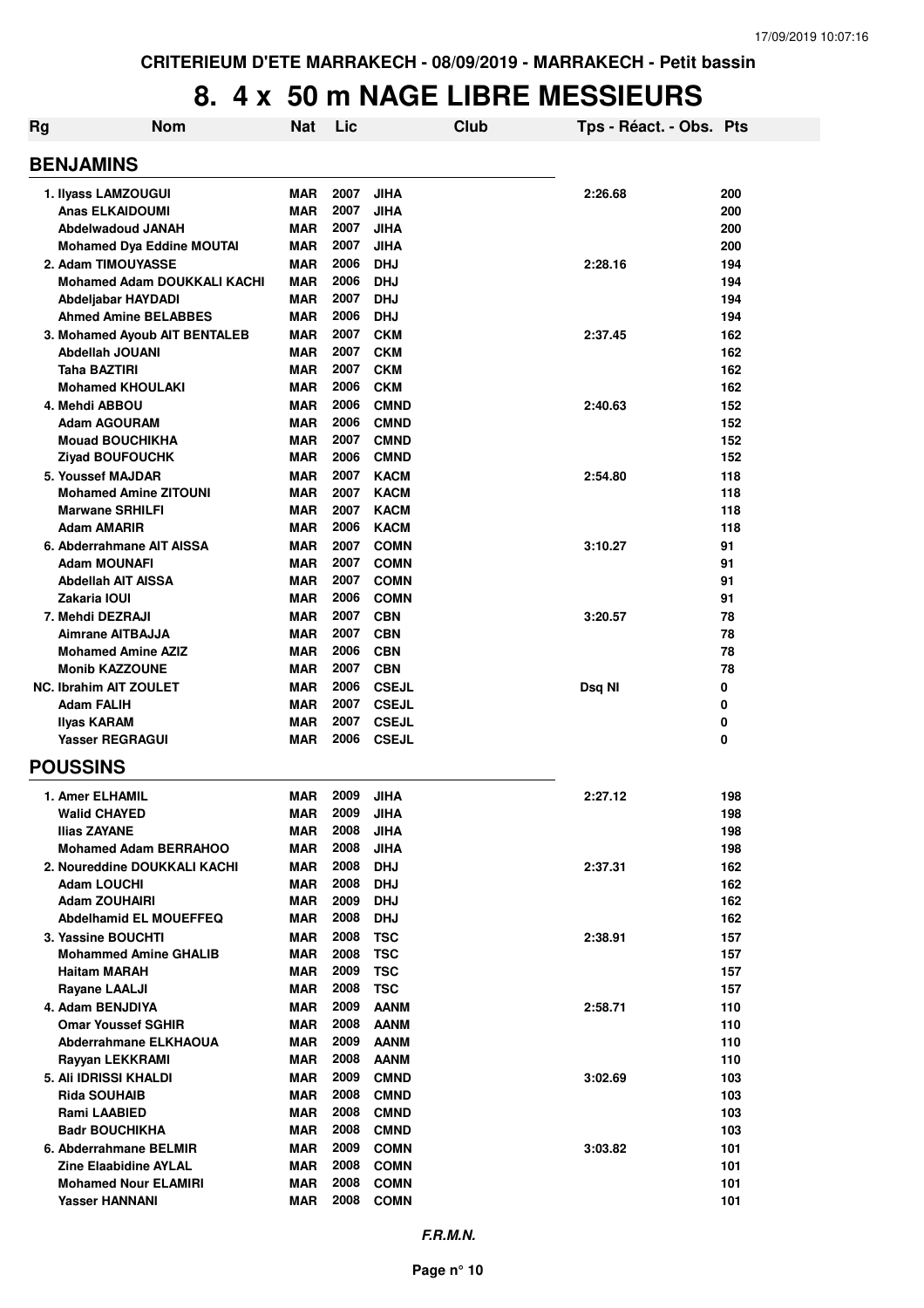| Rg                     | <b>Nom</b>                | <b>Nat</b> | Lic  | Club         | Tps - Réact. - Obs. Pts |    |
|------------------------|---------------------------|------------|------|--------------|-------------------------|----|
| <b>POUSSINS</b>        |                           |            |      |              |                         |    |
|                        | 7. Mohamed Akram CHAFII   | <b>MAR</b> | 2009 | <b>CSEJL</b> | 3:22.83                 | 75 |
| <b>Moad ACHDINI</b>    |                           | <b>MAR</b> | 2009 | <b>CSEJL</b> |                         | 75 |
| <b>Rayane AKIL</b>     |                           | <b>MAR</b> | 2008 | <b>CSEJL</b> |                         | 75 |
|                        | Abderrahmane JAOUI        | <b>MAR</b> | 2009 | <b>CSEJL</b> |                         | 75 |
| 8. Soufiane AIT ELBYED |                           | <b>MAR</b> | 2009 | <b>KACM</b>  | 3:23.39                 | 75 |
| <b>Hamza HACHAD</b>    |                           | <b>MAR</b> | 2009 | <b>KACM</b>  |                         | 75 |
|                        | <b>Habib Fahd ETTAMRI</b> | <b>MAR</b> | 2009 | <b>KACM</b>  |                         | 75 |
| <b>Aymane FOULANE</b>  |                           | <b>MAR</b> | 2009 | <b>KACM</b>  |                         | 75 |
| 9. Ziad LACHHAB        |                           | <b>MAR</b> | 2009 | <b>CBN</b>   | 4:04.63                 | 43 |
| <b>Akram BOURIM</b>    |                           | <b>MAR</b> | 2008 | <b>CBN</b>   |                         | 43 |
| <b>Omar SRHILFI</b>    |                           | <b>MAR</b> | 2009 | <b>CBN</b>   |                         | 43 |
| <b>Ibrahim SRHILFI</b> |                           | <b>MAR</b> | 2009 | <b>CBN</b>   |                         | 43 |

**F.R.M.N.**

**Page n° 11**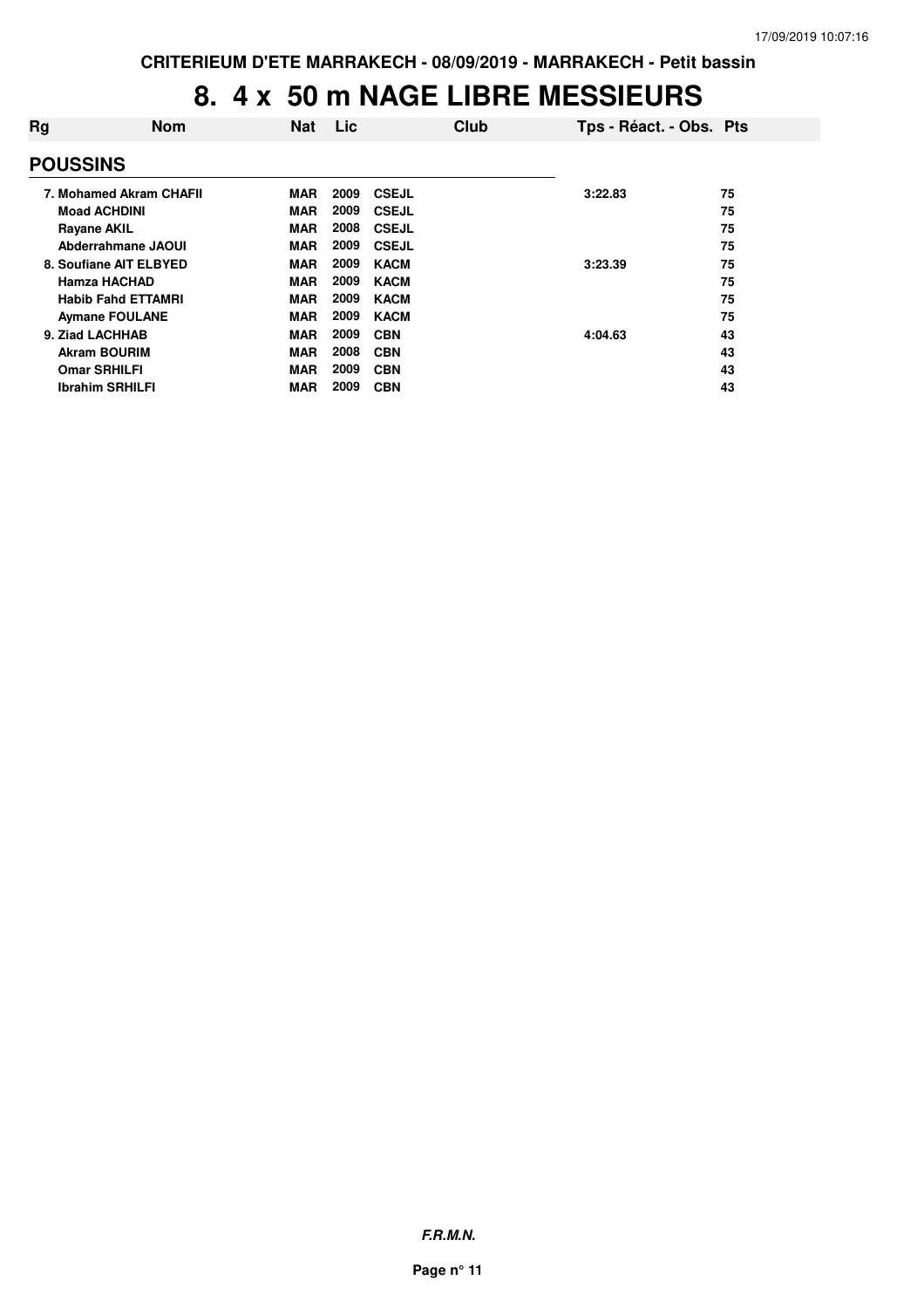| Rg                                                 | <b>Nom</b>                      | <b>Nat</b>               | Lic          |                            | Club | Tps - Réact. - Obs. Pts |            |
|----------------------------------------------------|---------------------------------|--------------------------|--------------|----------------------------|------|-------------------------|------------|
| <b>BENJAMINS</b>                                   |                                 |                          |              |                            |      |                         |            |
| 1. Mohamed Amine MOKRINI                           |                                 | <b>MAR</b>               | 2006         | <b>TSC</b>                 |      | 32.35                   | 270        |
| 2. Adam AGOURAM                                    |                                 | <b>MAR</b>               | 2006         | <b>CMND</b>                |      | 32.98                   | 254        |
| 3. Abdelwadoud JANAH                               |                                 | <b>MAR</b>               | 2007         | <b>JIHA</b>                |      | 33.10                   | 252        |
|                                                    | 4. Mohamed Dya Eddine MOUTAI    | <b>MAR</b>               | 2007         | <b>JIHA</b>                |      | 33.39                   | 245        |
| 5. Ibrahim AIT ZOULET                              |                                 | <b>MAR</b>               | 2006         | <b>CSEJL</b>               |      | 33.48                   | 243        |
| 6. Elmehdi HOUIRICH                                |                                 | <b>MAR</b>               | 2007         | <b>DHJ</b>                 |      | 33.55                   | 242        |
| 7. Ahmed Amine BELABBES                            |                                 | <b>MAR</b>               | 2006         | <b>DHJ</b>                 |      | 33.78                   | 237        |
| 8. Oussama NASSIR                                  |                                 | <b>MAR</b>               | 2006         | <b>OCK</b>                 |      | 34.19                   | 228        |
| 9. Rayane M'GHARI                                  |                                 | <b>MAR</b>               | 2007         | <b>DHJ</b>                 |      | 34.36                   | 225        |
| 10. Adam TIMOUYASSE                                |                                 | <b>MAR</b>               | 2006<br>2007 | <b>DHJ</b>                 |      | 34.77                   | 217        |
| 11. Mohamed Taha TRAIDI                            |                                 | <b>MAR</b><br><b>MAR</b> | 2007         | <b>OCK</b><br><b>CSEJL</b> |      | 34.82<br>35.91          | 216        |
| <b>12. Sohaib ARSALANE</b><br>13. Mohamed KHOULAKI |                                 | <b>MAR</b>               | 2006         | <b>CKM</b>                 |      | 35.98                   | 197<br>196 |
| 14. Mehdi AKMAKH                                   |                                 | <b>MAR</b>               | 2006         | <b>CBN</b>                 |      | 37.04                   | 179        |
| 15. Ilyas KARAM                                    |                                 | <b>MAR</b>               | 2007         | <b>CSEJL</b>               |      | 37.21                   | 177        |
| 16. Yasser REGRAGUI                                |                                 | <b>MAR</b>               | 2006         | <b>CSEJL</b>               |      | 37.23                   | 177        |
|                                                    | 17. Mohamed Ayoub AIT BENTALEB  | <b>MAR</b>               | 2007         | <b>CKM</b>                 |      | 37.42                   | 174        |
| 18. Anas ELKAIDOUMI                                |                                 | <b>MAR</b>               | 2007         | <b>JIHA</b>                |      | 37.54                   | 172        |
| <b>19. Omar LAKTATNI</b>                           |                                 | <b>MAR</b>               | 2007         | <b>JIHA</b>                |      | 37.72                   | 170        |
| 20. Sohaib DAKI                                    |                                 | <b>MAR</b>               | 2007         | <b>OCK</b>                 |      | 37.73                   | 170        |
| 21. Zakaria IOUI                                   |                                 | <b>MAR</b>               | 2006         | <b>COMN</b>                |      | 37.91                   | 167        |
| <b>22. Mohamed ELGHACHOUI</b>                      |                                 | <b>MAR</b>               | 2006         | <b>CBN</b>                 |      | 38.50                   | 160        |
| 23. Adam FALIH                                     |                                 | <b>MAR</b>               | 2007         | <b>CSEJL</b>               |      | 38.64                   | 158        |
|                                                    | 24. Mohamed Adam DOUKKALI KACHI | <b>MAR</b>               | 2006         | <b>DHJ</b>                 |      | 38.65                   | 158        |
| 25. Hamza GHAICHA                                  |                                 | <b>MAR</b>               | 2006         | <b>CMND</b>                |      | 38.69                   | 157        |
| 26. Aymane BADZI                                   |                                 | <b>MAR</b>               | 2007         | <b>OCBG</b>                |      | 38.70                   | 157        |
| 27. Abdelghafour ZOJAJI                            |                                 | <b>MAR</b>               | 2007         | <b>CSEJL</b>               |      | 38.86                   | 155        |
| 28. Ayoub MOUJBIR                                  |                                 | <b>MAR</b>               | 2006         | <b>JIHA</b>                |      | 38.89                   | 155        |
| 29. Abdeljabar HAYDADI                             |                                 | <b>MAR</b>               | 2007         | <b>DHJ</b>                 |      | 39.13                   | 152        |
| 30. Jad DOUMI                                      |                                 | <b>MAR</b>               | 2006         | <b>CKM</b>                 |      | 39.17                   | 152        |
| 31. Adam AMARIR                                    |                                 | <b>MAR</b>               | 2006         | <b>KACM</b>                |      | 39.25                   | 151        |
| 32. Yassir SOUHAIB                                 |                                 | <b>MAR</b>               | 2006         | <b>CMND</b>                |      | 39.28                   | 150        |
| 33. Saad HADRI                                     |                                 | <b>MAR</b>               | 2007         | <b>CMND</b>                |      | 39.84                   | 144        |
| 34. Mouaad LAHBAS                                  |                                 | <b>MAR</b>               | 2006         | <b>JIHA</b>                |      | 39.95                   | 143        |
| 35. Reda SELOUANE                                  |                                 | <b>MAR</b>               | 2006         | <b>CMND</b>                |      | 40.20                   | 140        |
| 36. Ahmed EL HIRI                                  |                                 | <b>MAR</b>               | 2007<br>2007 | <b>JIHA</b>                |      | 40.89                   | 133        |
| 37. Ilyass LAMZOUGUI<br>38. Mohamed Rayane DOUIOUI |                                 | <b>MAR</b><br><b>MAR</b> | 2007         | <b>JIHA</b><br><b>CBN</b>  |      | 41.12<br>42.16          | 131<br>122 |
| 39. Abderrahman GUIDAM                             |                                 | <b>MAR</b>               | 2006         | <b>ANMS</b>                |      | 42.40                   | 119        |
| <b>40. Said BENHAKI</b>                            |                                 | <b>MAR</b>               | 2007         | <b>CKM</b>                 |      | 42.91                   | 115        |
| 41. Sami SAHLI                                     |                                 | <b>MAR</b>               | 2006         | <b>JIHA</b>                |      | 42.95                   | 115        |
| 42. Taha BAZTIRI                                   |                                 | <b>MAR</b>               | 2007         | <b>CKM</b>                 |      | 42.96                   | 115        |
| 43. Abdellah JOUANI                                |                                 | <b>MAR</b>               | 2007         | <b>CKM</b>                 |      | 43.80                   | 108        |
| 44. Marwane SRHILFI                                |                                 | <b>MAR</b>               | 2007         | <b>KACM</b>                |      | 43.96                   | 107        |
| 45. Ziyad BOUFOUCHK                                |                                 | <b>MAR</b>               | 2006         | <b>CMND</b>                |      | 43.99                   | 107        |
| 46. Mohamed Amine ZITOUNI                          |                                 | <b>MAR</b>               | 2007         | <b>KACM</b>                |      | 44.04                   | 107        |
| 47. Anas AMRAOUI                                   |                                 | <b>MAR</b>               | 2007         | <b>JIHA</b>                |      | 44.07                   | 106        |
| <b>48. Youssef BENTALEB</b>                        |                                 | <b>MAR</b>               | 2007         | <b>JIHA</b>                |      | 44.22                   | 105        |
| 49. Bilal GOUGHRI                                  |                                 | <b>MAR</b>               | 2007         | <b>COMN</b>                |      | 44.47                   | 103        |
| 50. Mouad BOUCHIKHA                                |                                 | <b>MAR</b>               | 2007         | <b>CMND</b>                |      | 44.48                   | 103        |
| 51. Youssef MAJDAR                                 |                                 | <b>MAR</b>               | 2007         | <b>KACM</b>                |      | 44.91                   | 100        |
| 52. Hamza KHESS                                    |                                 | <b>MAR</b>               | 2007         | <b>AANM</b>                |      | 44.98                   | 100        |
| 53. Saad Eddine EL GHOUATE                         |                                 | <b>MAR</b>               | 2007         | <b>CBN</b>                 |      | 46.13                   | 93         |
| 54. Mohamed KANSOUSSI                              |                                 | <b>MAR</b>               | 2006         | <b>JIHA</b>                |      | 46.20                   | 92         |
| 55. Mohamed Ali BOUTARKHA                          |                                 | <b>MAR</b>               | 2006         | <b>CKM</b>                 |      | 46.53                   | 90         |
| 56. Mohamed Amine AZIZ                             |                                 | <b>MAR</b>               | 2006         | <b>CBN</b>                 |      | 46.55                   | 90         |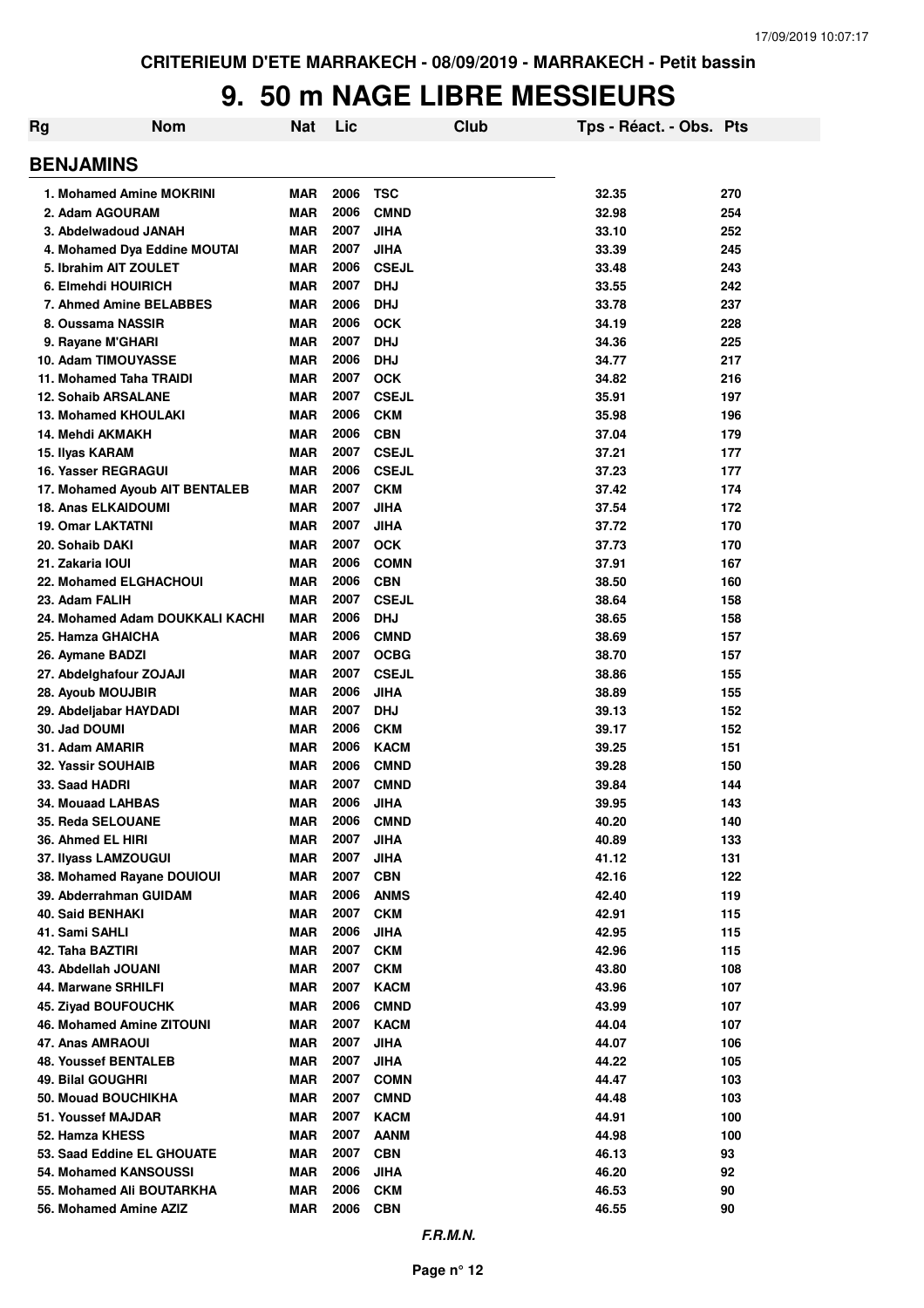| Rg                                                         | <b>Nom</b> | Nat                      | Lic          |                          | Club | Tps - Réact. - Obs. Pts |     |
|------------------------------------------------------------|------------|--------------------------|--------------|--------------------------|------|-------------------------|-----|
| <b>BENJAMINS</b>                                           |            |                          |              |                          |      |                         |     |
| 57. Morad AIT EL BYED                                      |            | <b>MAR</b>               | 2006         | <b>KACM</b>              |      | 47.40                   | 85  |
| 58. Adam MOUNAFI                                           |            | <b>MAR</b>               | 2007         | <b>COMN</b>              |      | 47.53                   | 85  |
| 59. Ibrahim BOUCHBOUK                                      |            | <b>MAR</b>               | 2006         | <b>KACM</b>              |      | 47.83                   | 83  |
| 60. Amine ALAOUI TALIB                                     |            | <b>MAR</b>               | 2007         | <b>CKM</b>               |      | 47.84                   | 83  |
| 61. Abderrahmane AIT AISSA                                 |            | <b>MAR</b>               | 2007         | <b>COMN</b>              |      | 48.63                   | 79  |
| 62. Anass KHARDALI                                         |            | <b>MAR</b>               | 2007         | <b>CBN</b>               |      | 48.78                   | 78  |
| 63. Aimrane AITBAJJA                                       |            | <b>MAR</b>               | 2007         | <b>CBN</b>               |      | 49.21                   | 76  |
| 64. Mehdi DEZRAJI                                          |            | <b>MAR</b>               | 2007         | <b>CBN</b>               |      | 49.44                   | 75  |
| 65. Abdessamie MERMARI                                     |            | <b>MAR</b>               | 2006         | <b>ANMS</b>              |      | 49.53                   | 75  |
| 66. Zakaria OULADI                                         |            | <b>MAR</b>               | 2007         | <b>ANMS</b>              |      | 49.63                   | 74  |
| 67. Yassine MOUSSINE                                       |            | <b>MAR</b>               | 2006         | <b>JIHA</b>              |      | 50.30                   | 71  |
| 68. Ilias GARID                                            |            | <b>MAR</b>               | 2007         | <b>JIHA</b>              |      | 50.63                   | 70  |
| 69. Abdellah AIT AISSA                                     |            | <b>MAR</b>               | 2007         | <b>COMN</b>              |      | 52.15                   | 64  |
| 70. Monib KAZZOUNE                                         |            | <b>MAR</b>               | 2007         | <b>CBN</b>               |      | 52.41                   | 63  |
| 71. Oussama FERROUJ                                        |            | <b>MAR</b>               | 2007         | <b>CKM</b>               |      | 53.23                   | 60  |
| 72. Zakariae BORQANE                                       |            | <b>MAR</b>               | 2007         | <b>CBN</b>               |      | 53.25                   | 60  |
| 73. Abderrahmane CHKEIRA                                   |            | <b>MAR</b>               | 2007         | <b>CBN</b>               |      | 54.41                   | 56  |
| 74. Adam CHARI                                             |            | <b>MAR</b>               | 2007         | <b>OCBG</b>              |      | 56.58                   | 50  |
| 75. Othmane AITBAJJA                                       |            | <b>MAR</b>               | 2007         | <b>CBN</b>               |      |                         |     |
|                                                            |            |                          | 2006         | <b>ANMS</b>              |      | 57.34                   | 48  |
| 76. Abdelilah KOURRADI                                     |            | <b>MAR</b>               | 2007         |                          |      | 57.46                   | 48  |
| 77. Mohamed Yahya KHALOUAR                                 |            | <b>MAR</b>               |              | <b>CKM</b>               |      | 1:05.72                 | 32  |
| NC. Souhail ABARAGH                                        |            | <b>MAR</b>               | 2007<br>2006 | <b>CKM</b><br><b>DHJ</b> |      | Frf n.d.                |     |
| <b>NC. Yahya ELKHATIBI</b><br><b>NC. Zakaria ELKHATIBI</b> |            | <b>MAR</b><br><b>MAR</b> | 2007         | <b>DHJ</b>               |      | Frf n.d.<br>Frf n.d.    |     |
| <b>NC. Saif Eddine CHEBRAOUI</b>                           |            | <b>MAR</b>               | 2006         | <b>OCBG</b>              |      | Frf n.d.                |     |
| NC. Abdechakour OUADIA                                     |            | <b>MAR</b>               | 2007         | <b>CBN</b>               |      | Frf n.d.                |     |
| <b>NC. Nouh BENTOUILA</b>                                  |            | MAR                      | 2007         | <b>CSEJL</b>             |      | Frf n.d.                |     |
| <b>NC. Mohamed AITBELLA</b>                                |            | <b>MAR</b>               | 2007         | <b>JIHA</b>              |      |                         | 0   |
|                                                            |            |                          |              |                          |      | Dsq FD                  |     |
| <b>POUSSINS</b>                                            |            |                          |              |                          |      |                         |     |
| 1. Yassine BOUCHTI                                         |            | <b>MAR</b>               | 2008         | <b>TSC</b>               |      | 33.59                   | 241 |
| 2. Mohamed Adam BERRAHOO                                   |            | <b>MAR</b>               | 2008         | <b>JIHA</b>              |      | 35.24                   | 208 |
| 3. Ilias ZAYANE                                            |            | <b>MAR</b>               | 2008         | <b>JIHA</b>              |      | 35.38                   | 206 |
| 4. Yahya Rayane NORDINE                                    |            | <b>MAR</b>               | 2008         | <b>OCK</b>               |      | 35.73                   | 200 |
| 5. Adam RACHID                                             |            | MAR                      | 2008         | <b>JIHA</b>              |      | 35.77                   | 199 |
| 6. Ziad BOUCHIKHA                                          |            | <b>MAR</b>               | 2009         | <b>CMND</b>              |      | 35.88                   | 198 |
| 7. Rayane AKIL                                             |            | <b>MAR</b>               | 2008         | <b>CSEJL</b>             |      | 36.46                   | 188 |
| 8. Abdelhamid EL MOUEFFEQ                                  |            | <b>MAR</b>               | 2008         | <b>DHJ</b>               |      | 36.77                   | 183 |
| 9. Mohamed YOUSFANI                                        |            | <b>MAR</b>               | 2009         | <b>OCK</b>               |      | 36.95                   | 181 |
| 10. Walid CHAYED                                           |            | <b>MAR</b>               | 2009         | <b>JIHA</b>              |      | 37.63                   | 171 |
| 11. Hamza NAFR                                             |            | <b>MAR</b>               | 2008         | <b>OCK</b>               |      | 37.79                   | 169 |
| 12. Mahmoud ETTAMRI                                        |            | <b>MAR</b>               | 2008         | <b>JIHA</b>              |      | 37.80                   | 169 |
| 13. Noureddine DOUKKALI KACHI                              |            | <b>MAR</b>               | 2008         | <b>DHJ</b>               |      | 37.88                   | 168 |
| <b>14. Amer ELHAMIL</b>                                    |            | <b>MAR</b>               | 2009         | <b>JIHA</b>              |      | 38.17                   | 164 |
| 15. Omar Youssef SGHIR                                     |            | <b>MAR</b>               | 2008         | <b>AANM</b>              |      | 38.38                   | 161 |
| 16. Mohammed BKHIBKHI                                      |            | MAR                      | 2008         | <b>CMND</b>              |      | 38.63                   | 158 |
| 17. Aymen OUNNAB                                           |            | <b>MAR</b>               | 2009         | <b>DHJ</b>               |      | 39.09                   | 153 |
| 18. Adam DIYANE                                            |            | <b>MAR</b>               | 2008         | <b>JIHA</b>              |      | 39.83                   | 144 |
| 19. Yasser HANNANI                                         |            | MAR                      | 2008         | <b>COMN</b>              |      | 40.32                   | 139 |
| 20. Adam ZOUHAIRI                                          |            | <b>MAR</b>               | 2009         | <b>DHJ</b>               |      | 40.53                   | 137 |
| 21. Adam TOUNZI                                            |            | <b>MAR</b>               | 2008         | <b>OCK</b>               |      | 41.38                   | 129 |
| 22. Samy AHNAKACH                                          |            | <b>MAR</b>               | 2009         | <b>JIHA</b>              |      | 41.80                   | 125 |
| 23. Rayane TRAIDI                                          |            | <b>MAR</b>               | 2009         | <b>OCK</b>               |      | 41.99                   | 123 |
| 24. Rayane IBN TOUMERT                                     |            | <b>MAR</b>               | 2009         | <b>ANMS</b>              |      | 42.20                   | 121 |
| 25. Elsayed Abbas FADI                                     |            | <b>MAR</b>               | 2008         | <b>JIHA</b>              |      | 42.50                   | 119 |
| 26. Rayane MABROUK                                         |            | MAR                      | 2009         | <b>JIHA</b>              |      | 43.25                   | 113 |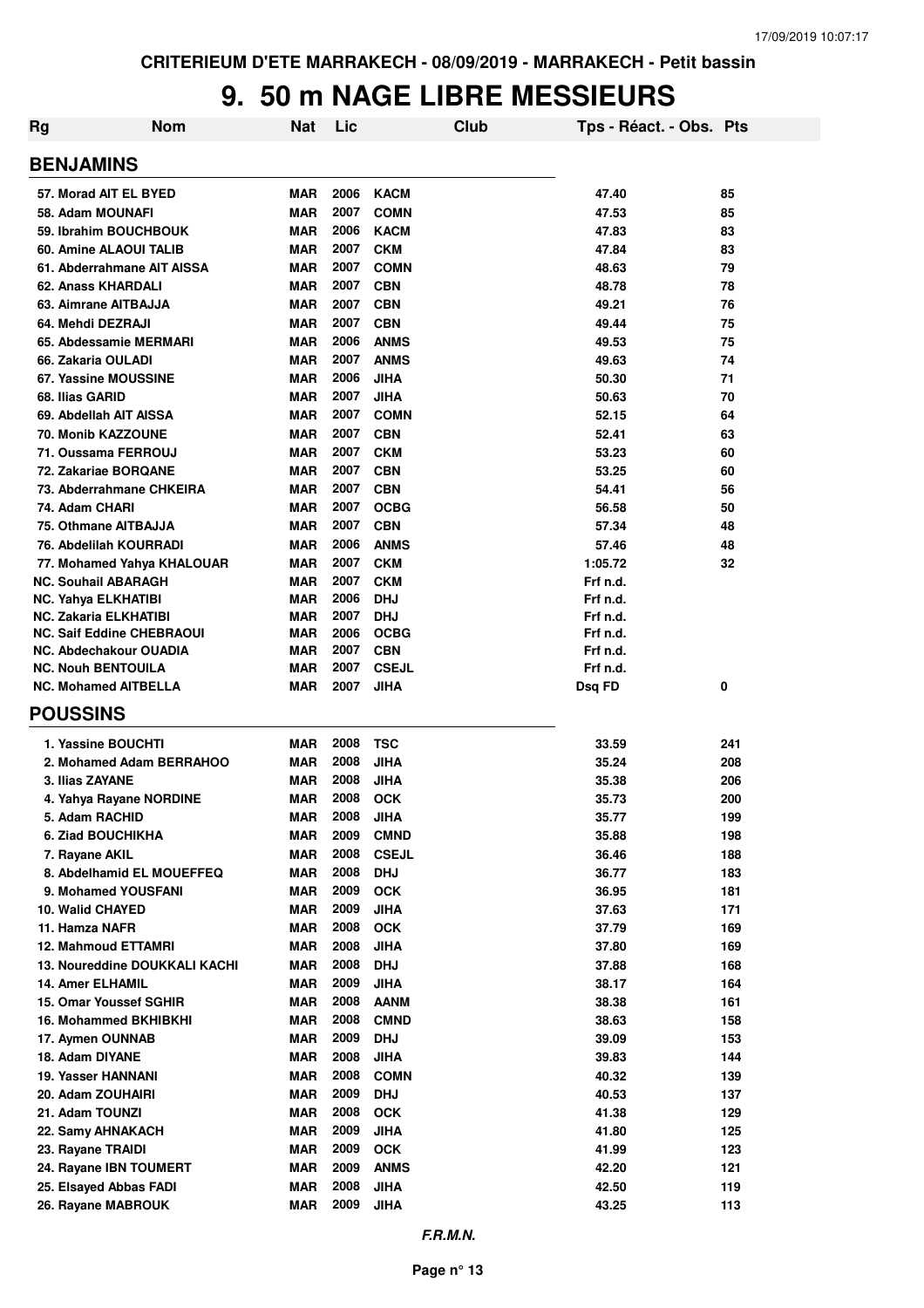| Rg | <b>Nom</b>                               | Nat        | Lic  |              | Club | Tps - Réact. - Obs. Pts |     |
|----|------------------------------------------|------------|------|--------------|------|-------------------------|-----|
|    | <b>POUSSINS</b>                          |            |      |              |      |                         |     |
|    | 27. Mohammed Ziad KETTANI                | <b>MAR</b> | 2009 | <b>DHJ</b>   |      | 43.63                   | 110 |
|    | 28. Rami LAABIED                         | <b>MAR</b> | 2008 | <b>CMND</b>  |      | 44.03                   | 107 |
|    | 29. Mohammed Taha TOURBI                 | <b>MAR</b> | 2008 | <b>CSEJL</b> |      | 44.09                   | 106 |
|    | 30. Younes ZOUBIR                        | <b>MAR</b> | 2009 | <b>OCK</b>   |      | 44.38                   | 104 |
|    | 31. Mohammed Iyad DAMI                   | <b>MAR</b> | 2008 | <b>CSEJL</b> |      | 44.63                   | 102 |
|    | 32. Yahya KABBAZ                         | <b>MAR</b> | 2008 | <b>DHJ</b>   |      | 44.69                   | 102 |
|    | 33. Badreddine HAMAS                     | <b>MAR</b> | 2008 | <b>CBN</b>   |      | 44.75                   | 102 |
|    | <b>34. Badr BOUCHIKHA</b>                | <b>MAR</b> | 2008 | <b>CMND</b>  |      | 44.84                   | 101 |
|    | <b>35. Ayoub GOUMGHAR</b>                | <b>MAR</b> | 2008 | <b>CMND</b>  |      | 45.10                   | 99  |
|    | 36. Mohamed Amine ZEGOUMOU               | <b>MAR</b> | 2008 | <b>OCK</b>   |      | 45.16                   | 99  |
|    | 37. Ali IDRISSI KHALDI                   | <b>MAR</b> | 2009 | <b>CMND</b>  |      | 45.37                   | 97  |
|    | 38. Zine Elaabidine AYLAL                | <b>MAR</b> | 2008 | <b>COMN</b>  |      | 45.63                   | 96  |
|    | 39. Fahd FRINDI                          | <b>MAR</b> | 2009 | <b>JIHA</b>  |      | 45.90                   | 94  |
|    | 40. Aymane FOULANE                       | <b>MAR</b> | 2009 | <b>KACM</b>  |      | 46.14                   | 93  |
|    | 41. Ismail ELQAS                         | <b>MAR</b> | 2008 | <b>JIHA</b>  |      | 46.16                   | 92  |
|    | 42. Rayyan LEKKRAMI                      | <b>MAR</b> | 2008 | <b>AANM</b>  |      | 46.26                   | 92  |
|    | 43. Adam BENJDIYA                        | <b>MAR</b> | 2009 | <b>AANM</b>  |      | 46.67                   | 89  |
|    | <b>44. Moad ACHDINI</b>                  | <b>MAR</b> | 2009 | <b>CSEJL</b> |      | 46.71                   | 89  |
|    | 45. Habib Fahd ETTAMRI                   | <b>MAR</b> | 2009 | <b>KACM</b>  |      | 47.13                   | 87  |
|    | 46. Mehdi HARMACH                        | <b>MAR</b> | 2008 | <b>DHJ</b>   |      | 48.58                   | 79  |
|    | 47. Ziad LACHHAB                         | <b>MAR</b> | 2009 | <b>CBN</b>   |      | 48.77                   | 78  |
|    | 48. Abderrahmane ELKHAOUA                | <b>MAR</b> | 2009 | <b>AANM</b>  |      | 49.22                   | 76  |
|    | 49. Abderrahmane JAOUI                   | <b>MAR</b> | 2009 | <b>CSEJL</b> |      | 49.30                   | 76  |
|    | 50. Abderrahmane BELMIR                  | <b>MAR</b> | 2009 | <b>COMN</b>  |      | 49.34                   | 76  |
|    | 51. Mohammed Reda CHOUAIT                | <b>MAR</b> | 2009 | <b>CSEJL</b> |      | 49.84                   | 73  |
|    | 52. Yassir HARMACH                       | <b>MAR</b> | 2008 | <b>DHJ</b>   |      | 50.06                   | 72  |
|    | 53. Anas TAGART                          | <b>MAR</b> | 2009 | <b>JIHA</b>  |      | 50.28                   | 71  |
|    | 54. Abdollah LALAOUI                     | <b>MAR</b> | 2009 | <b>JIHA</b>  |      | 50.52                   | 70  |
|    | 55. Adam OUARGA                          | <b>MAR</b> | 2008 | <b>JIHA</b>  |      | 50.54                   | 70  |
|    | 56. Othmane EL GARRAOUI                  | <b>MAR</b> | 2008 | <b>ANMS</b>  |      | 50.73                   | 70  |
|    | 57. Adam AIT MTAI                        | <b>MAR</b> | 2008 | <b>CBN</b>   |      | 50.84                   | 69  |
|    | 58. Hamza HACHAD                         | <b>MAR</b> | 2009 | <b>KACM</b>  |      | 51.24                   | 67  |
|    | 59. Mohamed Nour ELAMIRI                 | <b>MAR</b> | 2008 | <b>COMN</b>  |      | 51.69                   | 66  |
|    | 60. Youssef ELGARRAOUI                   | <b>MAR</b> | 2008 | <b>CBN</b>   |      | 51.92                   | 65  |
|    | 61. Adam BELQANI                         | <b>MAR</b> | 2009 | <b>JIHA</b>  |      | 52.43                   | 63  |
|    | 62. Ali MOUADDAA                         | <b>MAR</b> | 2009 | <b>KACM</b>  |      | 53.15                   | 60  |
|    | 63. Saad AMEJJOUD                        | <b>MAR</b> | 2009 | <b>CBN</b>   |      | 53.53                   | 59  |
|    | 64. Soufiane AIT ELBYED                  | MAR        | 2009 | <b>KACM</b>  |      | 54.42                   | 56  |
|    | 65. Rida SOUHAIB                         | <b>MAR</b> | 2008 | <b>CMND</b>  |      | 54.48                   | 56  |
|    | 66. Mohamed Rayane OUMOUY                | <b>MAR</b> | 2009 | <b>CKM</b>   |      | 55.70                   | 52  |
|    | 67. Omar SRHILFI                         | <b>MAR</b> | 2009 | <b>CBN</b>   |      | 56.58                   | 50  |
|    | 68. Amine Mohamed FAKIR                  | <b>MAR</b> | 2009 | <b>JIHA</b>  |      | 57.34                   | 48  |
|    | 69. Rayane ABIDA                         | <b>MAR</b> | 2009 | <b>CSEJL</b> |      | 57.46                   | 48  |
|    | 70. Soulaimane EL ALAOUI NEBBIOUI        | <b>MAR</b> | 2008 | <b>JIHA</b>  |      | 57.55                   | 47  |
|    | 71. Yassine AMRAOUI                      | MAR        | 2009 | <b>JIHA</b>  |      | 59.38                   | 43  |
|    | 72. Ilyas HAISSENE                       | <b>MAR</b> | 2008 | <b>COMN</b>  |      | 59.52                   | 43  |
|    | 73. Anas KANSOUSSI                       | <b>MAR</b> | 2009 | <b>JIHA</b>  |      | 1:00.94                 | 40  |
|    | 74. Mohamed Akram CHAFII                 | MAR        | 2009 | <b>CSEJL</b> |      | 1:01.47                 | 39  |
|    | 75. Mohammed Sami ELAZDI                 | <b>MAR</b> | 2009 | <b>CSEJL</b> |      | 1:01.81                 | 38  |
|    | <b>76. Ahmed DAINOURI</b>                | <b>MAR</b> | 2008 | <b>JIHA</b>  |      | 1:02.56                 | 37  |
|    | 77. Ibrahim SRHILFI                      | MAR        | 2009 | <b>CBN</b>   |      | 1:03.30                 | 36  |
|    | 78. Rayane QOUNAINAE                     | MAR        | 2009 | <b>ANMS</b>  |      | 1:05.12                 | 33  |
|    | 79. Nour Elislam AIT LAHCEN OUTTALEB MAR |            | 2008 | <b>COMN</b>  |      | 1:05.15                 | 33  |
|    | 80. Akram BOURIM                         | MAR        | 2008 | <b>CBN</b>   |      | 1:06.41                 | 31  |
|    | 81. Adam ESSIHI                          | <b>MAR</b> | 2009 | <b>CBN</b>   |      | 1:15.63                 | 21  |
|    | 82. Mouaffak BOUSTA                      | <b>MAR</b> | 2008 | <b>JIHA</b>  |      | 1:24.31                 | 15  |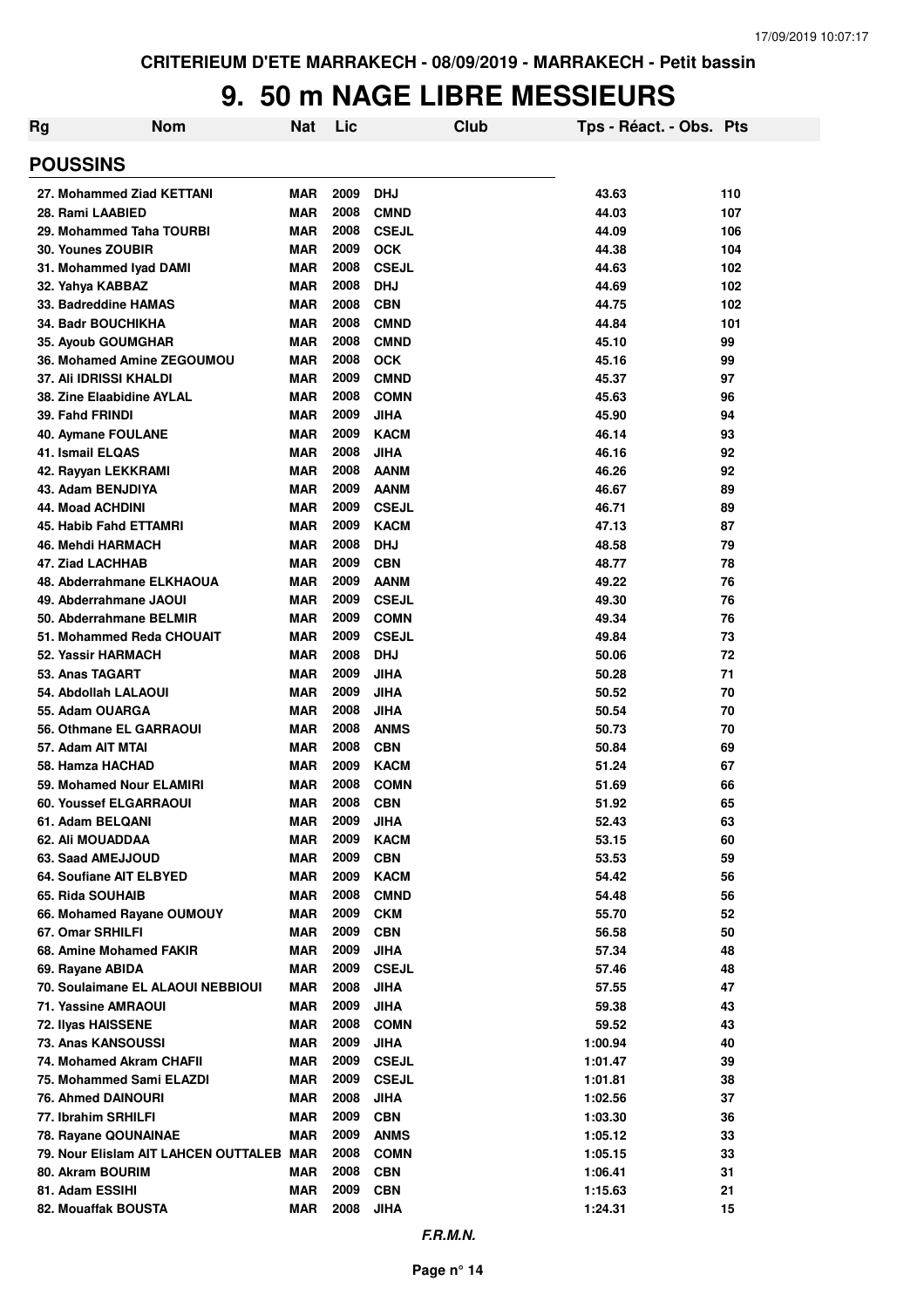| Rg                       | <b>Nom</b>                          | <b>Nat</b> | <b>Lic</b> | Club        | Tps - Réact. - Obs. Pts |   |
|--------------------------|-------------------------------------|------------|------------|-------------|-------------------------|---|
| <b>POUSSINS</b>          |                                     |            |            |             |                         |   |
| <b>NC. Ismail BELHAJ</b> |                                     | <b>MAR</b> | 2009       | <b>CMND</b> | Frf n.d.                |   |
| <b>NC. Tamim SOUITI</b>  |                                     | <b>MAR</b> | 2008       | <b>CMND</b> | Frf n.d.                |   |
|                          | <b>NC. Chouaib BARTAL</b>           | <b>MAR</b> | 2008       | <b>DHJ</b>  | Frf n.d.                |   |
| <b>NC. Ziad ELHILALI</b> |                                     | <b>MAR</b> | 2009       | <b>DHJ</b>  | Frf n.d.                |   |
|                          | <b>NC. Mohammed ELKAOUTI</b>        | <b>MAR</b> | 2008       | <b>DHJ</b>  | Frf n.d.                |   |
| <b>NC. Islam LAKHDAR</b> |                                     | <b>MAR</b> | 2009       | <b>KACM</b> | Frf n.d.                |   |
|                          | <b>NC. Adam Mansour BOUAISSI</b>    | <b>MAR</b> | 2009       | <b>AANM</b> | Frf n.d.                |   |
| <b>NC. Ilyas ASSAKTI</b> |                                     | <b>MAR</b> | 2008       | <b>JIHA</b> | Frf n.d.                |   |
|                          | <b>NC. Mohamed Anas BOUZEKRAOUI</b> | <b>MAR</b> | 2009       | <b>JIHA</b> | Frf n.d.                |   |
| <b>NC. Adam LOUCHI</b>   |                                     | <b>MAR</b> | 2008       | <b>DHJ</b>  | Dsg FD                  | 0 |
|                          | <b>NC. Omar BOUIKACHRANE</b>        | <b>MAR</b> | 2009       | <b>DHJ</b>  | Dsq FD                  | 0 |
|                          | <b>NC. Mohammed Amine GHALIB</b>    | <b>MAR</b> | 2008       | <b>TSC</b>  | Dsq FD                  | 0 |
| <b>NC. Haitam MARAH</b>  |                                     | <b>MAR</b> | 2009       | TSC         | Dsg FD                  | 0 |

**F.R.M.N.**

**Page n° 15**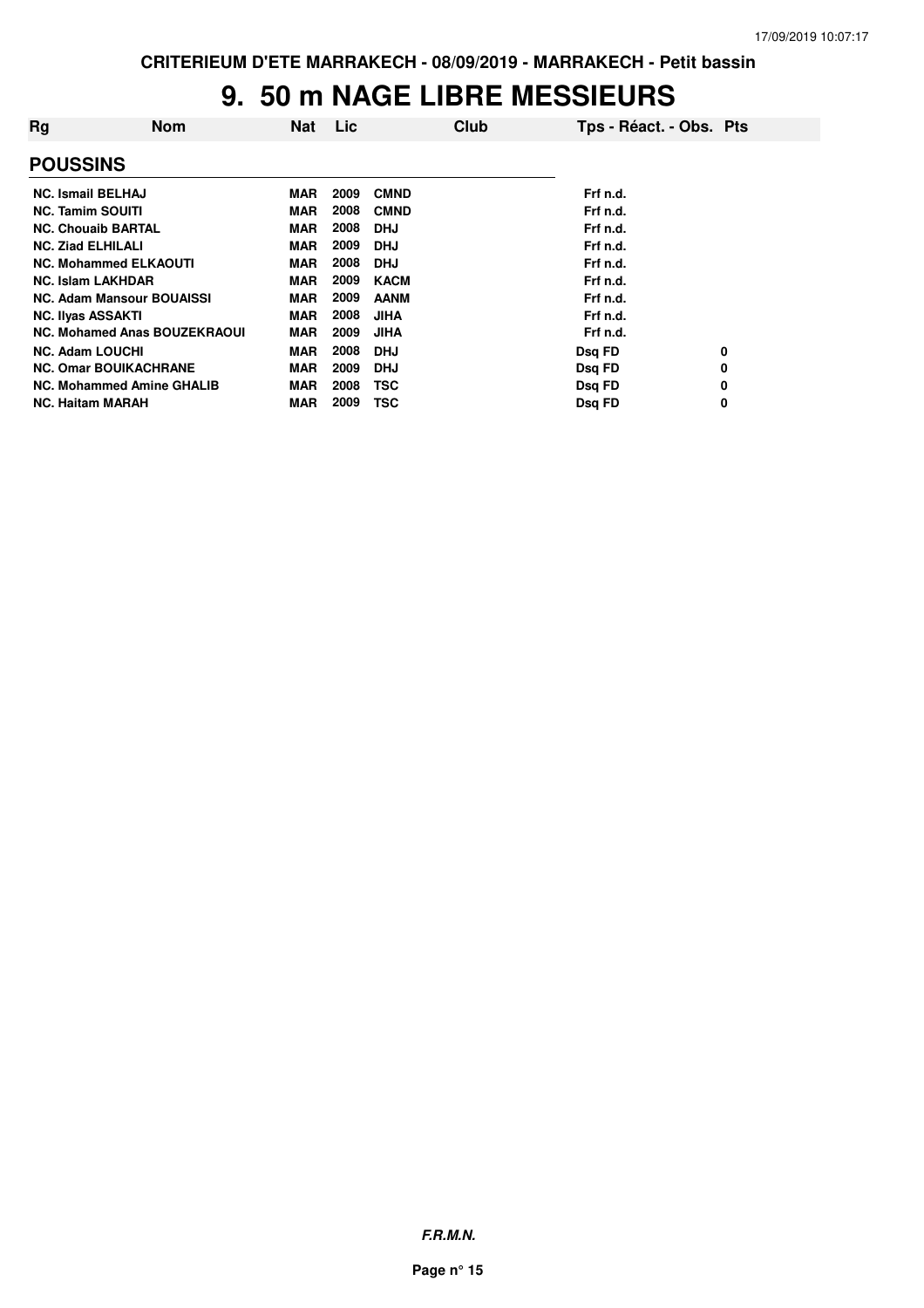### **10. 50 m NAGE LIBRE DAMES**

| <b>Rg</b> | <b>Nom</b>                                                    | Nat                      | Lic          |                            | Club | Tps - Réact. - Obs. Pts |            |
|-----------|---------------------------------------------------------------|--------------------------|--------------|----------------------------|------|-------------------------|------------|
|           | <b>BENJAMINS</b>                                              |                          |              |                            |      |                         |            |
|           | 1. Lina Malak HAITAM                                          | <b>MAR</b>               | 2007         | <b>OCK</b>                 |      | 33.48                   | 356        |
|           | 2. Hasnae IDRISSI                                             | <b>MAR</b>               | 2007         | <b>OCK</b>                 |      | 33.80                   | 346        |
|           | 3. Ghita ALADLOUNI                                            | <b>MAR</b>               | 2006         | <b>JIHA</b>                |      | 34.48                   | 326        |
|           | 4. Sara ELHAIMI                                               | <b>MAR</b>               | 2006         | <b>TSC</b>                 |      | 35.09                   | 309        |
|           | <b>4. Nisrine MOUKASSI</b>                                    | <b>MAR</b>               | 2006         | <b>TSC</b>                 |      | 35.09                   | 309        |
|           | 6. Ilham EL MACHFOU                                           | <b>MAR</b>               | 2007         | <b>JIHA</b>                |      | 35.17                   | 307        |
|           | 7. Douaa TAWSSI                                               | <b>MAR</b>               | 2006         | <b>TSC</b>                 |      | 35.43                   | 300        |
|           | 8. Aya LAALA                                                  | <b>MAR</b>               | 2007         | <b>TSC</b>                 |      | 35.52                   | 298        |
|           | 9. Marwa ELBASSITY                                            | <b>MAR</b>               | 2007         | <b>TSC</b>                 |      | 37.61                   | 251        |
|           | 10. Sarah AADAD                                               | <b>MAR</b>               | 2007         | <b>CMND</b>                |      | 37.66                   | 250        |
|           | 11. Kenza ELIDRISSI                                           | <b>MAR</b>               | 2007         | JIHA                       |      | 37.69                   | 249        |
|           | 12. Hajar ELHALABY                                            | <b>MAR</b>               | 2007<br>2006 | <b>OCK</b>                 |      | 38.16                   | 240        |
|           | 13. Soulafa CHAKIB<br>14. Zainab SFAIRI                       | <b>MAR</b><br><b>MAR</b> | 2006         | <b>TSC</b><br><b>CMND</b>  |      | 39.42                   | 218        |
|           | 15. Rahma EL HAMDANI                                          | <b>MAR</b>               | 2007         | JIHA                       |      | 39.85<br>40.52          | 211<br>200 |
|           | <b>16. Hiba TORCHI</b>                                        | <b>MAR</b>               | 2006         | <b>CMM</b>                 |      | 40.75                   | 197        |
|           | 17. Hajar SAKIB                                               | <b>MAR</b>               | 2007         | JIHA                       |      | 41.17                   | 191        |
|           | 18. Hiba MACHTRA                                              | <b>MAR</b>               | 2006         | <b>KACM</b>                |      | 43.12                   | 166        |
|           | 19. Rania RAMI                                                | <b>MAR</b>               | 2006         | JIHA                       |      | 43.64                   | 160        |
|           | 20. Aya ES SABBAR                                             | <b>MAR</b>               | 2006         | <b>CSEJL</b>               |      | 44.74                   | 149        |
|           | 21. Sara DINOURI                                              | <b>MAR</b>               | 2006         | JIHA                       |      | 45.04                   | 146        |
|           | 22. Maroua RAISSANI                                           | <b>MAR</b>               | 2007         | <b>OCK</b>                 |      | 45.31                   | 143        |
|           | 23. Fatima Ezzahra ATIFI                                      | <b>MAR</b>               | 2007         | <b>JIHA</b>                |      | 46.05                   | 136        |
|           | 24. Aya OUANAIM                                               | <b>MAR</b>               | 2006         | <b>JIHA</b>                |      | 46.08                   | 136        |
|           | 25. Sara BAHOUSS                                              | <b>MAR</b>               | 2007         | <b>JIHA</b>                |      | 47.19                   | 127        |
|           | 26. Maroua RHAZAL                                             | <b>MAR</b>               | 2007         | <b>COMN</b>                |      | 47.46                   | 125        |
|           | 27. Halima MOEGNI                                             | <b>MAR</b>               | 2006         | <b>JIHA</b>                |      | 47.85                   | 122        |
|           | 28. Amina SAMSAK                                              | <b>MAR</b>               | 2006         | <b>CBN</b>                 |      | 49.59                   | 109        |
|           | 29. Amira ZEROUALI BOUKHAL                                    | <b>MAR</b>               | 2007         | <b>AANM</b>                |      | 50.69                   | 102        |
|           | 30. Nour Elhouda SMILY                                        | <b>MAR</b>               | 2007         | <b>CBN</b>                 |      | 51.05                   | 100        |
|           | <b>31. Rime LAFGHIRI</b>                                      | <b>MAR</b>               | 2007         | <b>KACM</b>                |      | 53.25                   | 88         |
|           | 32. Basma NSILA                                               | <b>MAR</b>               | 2007         | <b>CBN</b>                 |      | 54.00                   | 84         |
|           | 33. Wissal ENNAJI                                             | <b>MAR</b>               | 2007         | <b>CBN</b>                 |      | 54.31                   | 83         |
|           | 34. Doha AIT KOURACH                                          | <b>MAR</b>               | 2007         | <b>CBN</b>                 |      | 56.36                   | 74         |
|           | 35. Nada IBN TOUMERT                                          | <b>MAR</b>               | 2006         | <b>ANMS</b>                |      | 56.48                   | 74         |
|           | 36. Roumaissa AIT LMODDAN                                     | <b>MAR</b>               | 2006         | <b>KACM</b>                |      | 56.51                   | 74         |
|           | 37. Romaissae AIT BERRKHISS                                   | <b>MAR</b>               | 2007         | <b>CBN</b>                 |      | 58.71                   | 66         |
|           | <b>NC. Titrite BRGMANE</b>                                    | <b>MAR</b>               | 2006         | <b>CMND</b>                |      | Frf n.d.                |            |
|           | <b>NC. Hiba MAKBOULI</b>                                      | <b>MAR</b>               | 2007         | <b>DHJ</b>                 |      | Frf n.d.                |            |
|           | <b>NC. Meriem FELLAHI</b>                                     | <b>MAR</b>               | 2006         | <b>CKM</b>                 |      | Frf n.d.                |            |
|           | <b>NC. Houda EL GUERMAI</b>                                   | <b>MAR</b>               | 2007         | <b>JIHA</b>                |      | Frf n.d.                |            |
|           | <b>NC. Zineb NSYEM</b>                                        | <b>MAR</b>               | 2007<br>2007 | <b>JIHA</b><br><b>JIHA</b> |      | Frf n.d.                |            |
|           | <b>NC. Hibato Allah KATITI</b><br><b>NC. Insaf ECH-CHEIKH</b> | <b>MAR</b><br><b>MAR</b> | 2006         | <b>OCK</b>                 |      | Frf n.d.<br>Frf n.d.    |            |
|           | <b>NC. Nour El Houda CHAKIB</b>                               | <b>MAR</b>               | 2006         | <b>KACM</b>                |      | Dsq FD                  | 0          |
|           | <b>NC. Salma JARDINI</b>                                      | <b>MAR</b>               | 2007         | <b>CKM</b>                 |      | Dsq FD                  | 0          |
|           | <b>POUSSINS</b>                                               |                          |              |                            |      |                         |            |
|           | 1. Doaa ELBANNAY                                              | <b>MAR</b>               | 2009         | <b>OCK</b>                 |      | 36.47                   | 275        |
|           | 2. Sara LAHMIDI                                               | <b>MAR</b>               | 2009         | <b>DHJ</b>                 |      | 37.23                   | 259        |
|           | 3. Yasmine ED DRIEF                                           | <b>MAR</b>               | 2008         | <b>KACM</b>                |      | 37.95                   | 244        |
|           | 4. Roaya MAHLI                                                | <b>MAR</b>               | 2009         | <b>RAJA NAT</b>            |      | 38.51                   | 234        |
|           | 4. Douae MORTAJI                                              | <b>MAR</b>               | 2009         | <b>DHJ</b>                 |      | 38.51                   | 234        |
|           | 6. Hiba KHALLAD                                               | <b>MAR</b>               | 2009         | <b>TSC</b>                 |      | 39.75                   | 212        |
|           | 7. Asmae KADIMI                                               | <b>MAR</b>               | 2008         | <b>CMND</b>                |      | 42.45                   | 174        |
|           | 8. Inass SERBOUT                                              | <b>MAR</b>               | 2009         | <b>CBN</b>                 |      | 42.86                   | 169        |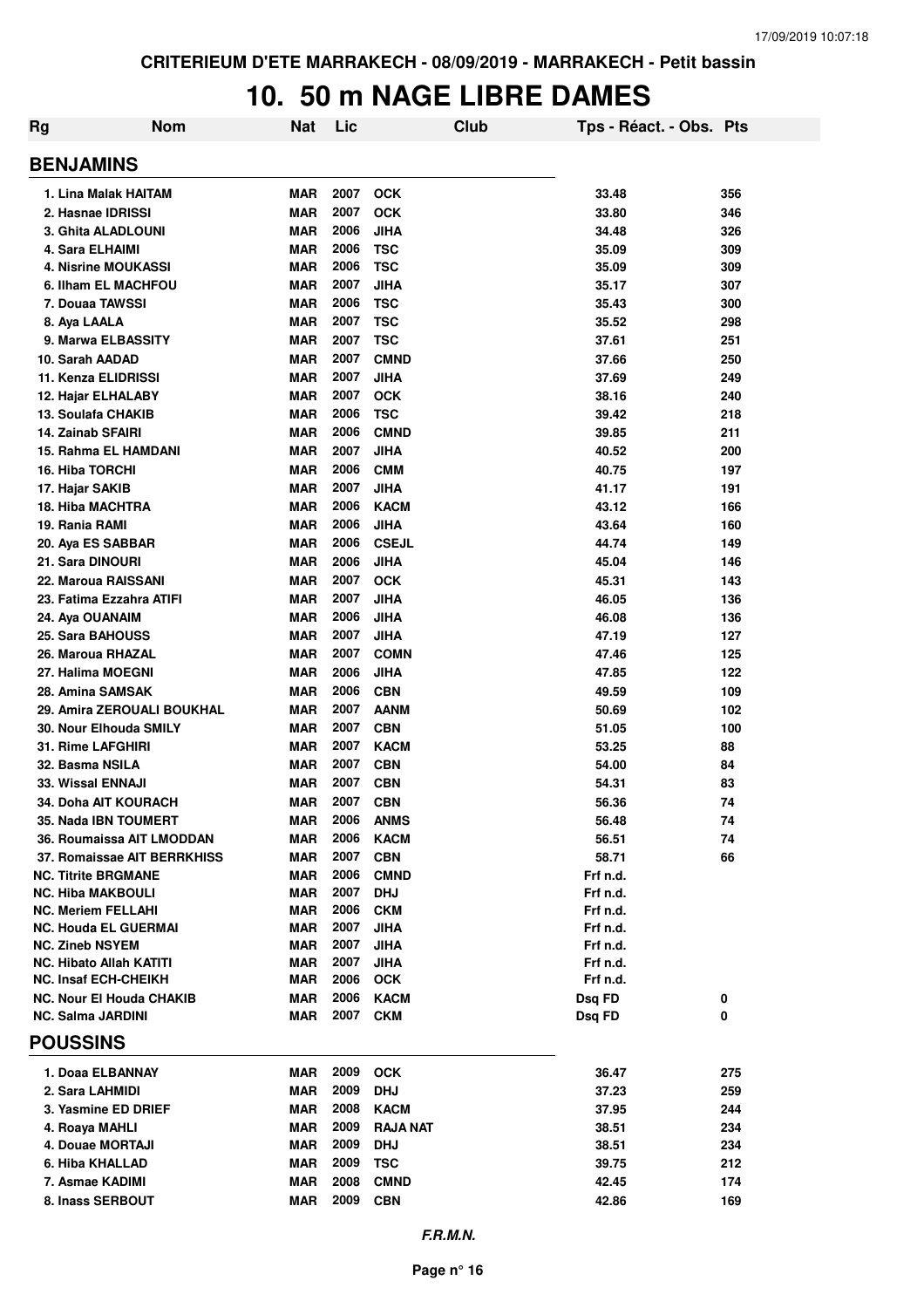#### **10. 50 m NAGE LIBRE DAMES**

| <b>Rg</b> | <b>Nom</b>                   | <b>Nat</b> | Lic  | Club         | Tps - Réact. - Obs. Pts |     |
|-----------|------------------------------|------------|------|--------------|-------------------------|-----|
|           | <b>POUSSINS</b>              |            |      |              |                         |     |
|           | 9. Lina AKEDDAR              | <b>MAR</b> | 2008 | <b>KACM</b>  | 42.88                   | 169 |
|           | 10. Aya EL HAJJA             | <b>MAR</b> | 2008 | <b>JIHA</b>  | 43.63                   | 160 |
|           | 11. Nohaila LAKHOUIL         | <b>MAR</b> | 2008 | <b>JIHA</b>  | 43.77                   | 159 |
|           | 12. Youmna OUNACEUR          | <b>MAR</b> | 2008 | <b>CMND</b>  | 44.09                   | 155 |
|           | 13. Soundos ATYA             | <b>MAR</b> | 2009 | <b>TSC</b>   | 44.56                   | 151 |
|           | 14. Ikram HINDI              | <b>MAR</b> | 2008 | <b>CMND</b>  | 44.57                   | 150 |
|           | <b>15. Sara OUAADANE</b>     | <b>MAR</b> | 2008 | <b>COMN</b>  | 44.61                   | 150 |
|           | 16. Hafsa EL GHOUATE         | <b>MAR</b> | 2009 | <b>CBN</b>   | 44.70                   | 149 |
|           | 17. Basma CHAHID             | <b>MAR</b> | 2009 | <b>JIHA</b>  | 44.80                   | 148 |
|           | <b>18. Marwa EDDOUNNE</b>    | <b>MAR</b> | 2009 | JIHA         | 45.21                   | 144 |
|           | <b>19. Yasmine QUANANE</b>   | <b>MAR</b> | 2009 | <b>JIHA</b>  | 45.86                   | 138 |
|           | 20. Khadija AITZOULET        | <b>MAR</b> | 2008 | <b>CSEJL</b> | 46.16                   | 135 |
|           | 21. Nada BOUFOUCHK           | <b>MAR</b> | 2008 | <b>CMND</b>  | 46.38                   | 133 |
|           | 22. Marwa KADDOURI           | <b>MAR</b> | 2009 | <b>CBN</b>   | 46.62                   | 131 |
|           | 23. Chaima ELGHACHOUI        | <b>MAR</b> | 2009 | <b>CBN</b>   | 47.01                   | 128 |
|           | 24. Lalla Arwa LALAOUI       | <b>MAR</b> | 2009 | <b>JIHA</b>  | 47.14                   | 127 |
|           | 25. Sirine EJARRAAI          | <b>MAR</b> | 2009 | <b>JIHA</b>  | 49.13                   | 112 |
|           | 26. Rahma GOURIZMI           | <b>MAR</b> | 2008 | <b>KACM</b>  | 49.66                   | 109 |
|           | 27. Diae LAHBAS              | <b>MAR</b> | 2008 | <b>JIHA</b>  | 50.19                   | 105 |
|           | 28. Samya ZIOUANE            | <b>MAR</b> | 2008 | <b>COMN</b>  | 50.69                   | 102 |
|           | 29. Jennat HACHAD            | <b>MAR</b> | 2009 | <b>KACM</b>  | 51.13                   | 99  |
|           | 30. Meriem ATIF AFENDI       | <b>MAR</b> | 2008 | <b>CBN</b>   | 51.80                   | 96  |
|           | 31. Aroua TOUGHZANE          | <b>MAR</b> | 2009 | <b>CMND</b>  | 52.12                   | 94  |
|           | 32. Sofia EL HADOUTI         | <b>MAR</b> | 2009 | <b>JIHA</b>  | 52.44                   | 92  |
|           | 33. Malak ELKAMMI            | <b>MAR</b> | 2009 | <b>OCBG</b>  | 55.35                   | 78  |
|           | <b>34. Ouiam HANNOUNA</b>    | <b>MAR</b> | 2008 | <b>OCBG</b>  | 55.80                   | 76  |
|           | 35. Jihane RAKIBI            | <b>MAR</b> | 2008 | <b>JIHA</b>  | 56.00                   | 76  |
|           | 36. Salma OZBIDE             | <b>MAR</b> | 2008 | <b>CBN</b>   | 56.72                   | 73  |
|           | 37. Amina FLAH               | <b>MAR</b> | 2008 | <b>AANM</b>  | 58.22                   | 67  |
|           | 38. Arije NADZI              | <b>MAR</b> | 2009 | <b>JIHA</b>  | 58.69                   | 66  |
|           | 39. Marwa FAKIR              | <b>MAR</b> | 2008 | <b>JIHA</b>  | 58.79                   | 65  |
|           | 40. Zainab NOUFEL            | <b>MAR</b> | 2008 | <b>JIHA</b>  | 59.41                   | 63  |
|           | 41. Abla MOUFIDY             | <b>MAR</b> | 2008 | <b>JIHA</b>  | 1:02.25                 | 55  |
|           | 42. Doha BOUCHIBA            | <b>MAR</b> | 2009 | <b>KACM</b>  | 1:06.80                 | 44  |
|           | 43. Lamia NGUIDI             | <b>MAR</b> | 2008 | <b>JIHA</b>  | 1:08.10                 | 42  |
|           | 44. Khadija BENTAIBI         | <b>MAR</b> | 2008 | <b>OCBG</b>  | 1:08.56                 | 41  |
|           | <b>NC. Yousra BERCHID</b>    | <b>MAR</b> | 2008 | <b>DHJ</b>   | Frf n.d.                |     |
|           | <b>NC. Imane ECHEMMAKH</b>   | <b>MAR</b> | 2009 | <b>KACM</b>  | Frf n.d.                |     |
|           | <b>NC. Souha BELHOUJI</b>    | <b>MAR</b> | 2009 | <b>TSC</b>   | Frf n.d.                |     |
|           | NC. Zainab JOUANI            | <b>MAR</b> | 2008 | <b>CKM</b>   | Frf n.d.                |     |
|           | <b>NC. Mayssara BADOULI</b>  | <b>MAR</b> | 2008 | <b>JIHA</b>  | Frf n.d.                |     |
|           | <b>NC. Rihab BELGHERABAL</b> | <b>MAR</b> | 2009 | <b>JIHA</b>  | Frf n.d.                |     |
|           | <b>NC. Doha MAJRI</b>        | <b>MAR</b> | 2008 | <b>OCBG</b>  | <b>\bandon</b>          | 0   |
|           | <b>NC. Assya NOUFEL</b>      | <b>MAR</b> | 2009 | <b>JIHA</b>  | Dsq FD                  | 0   |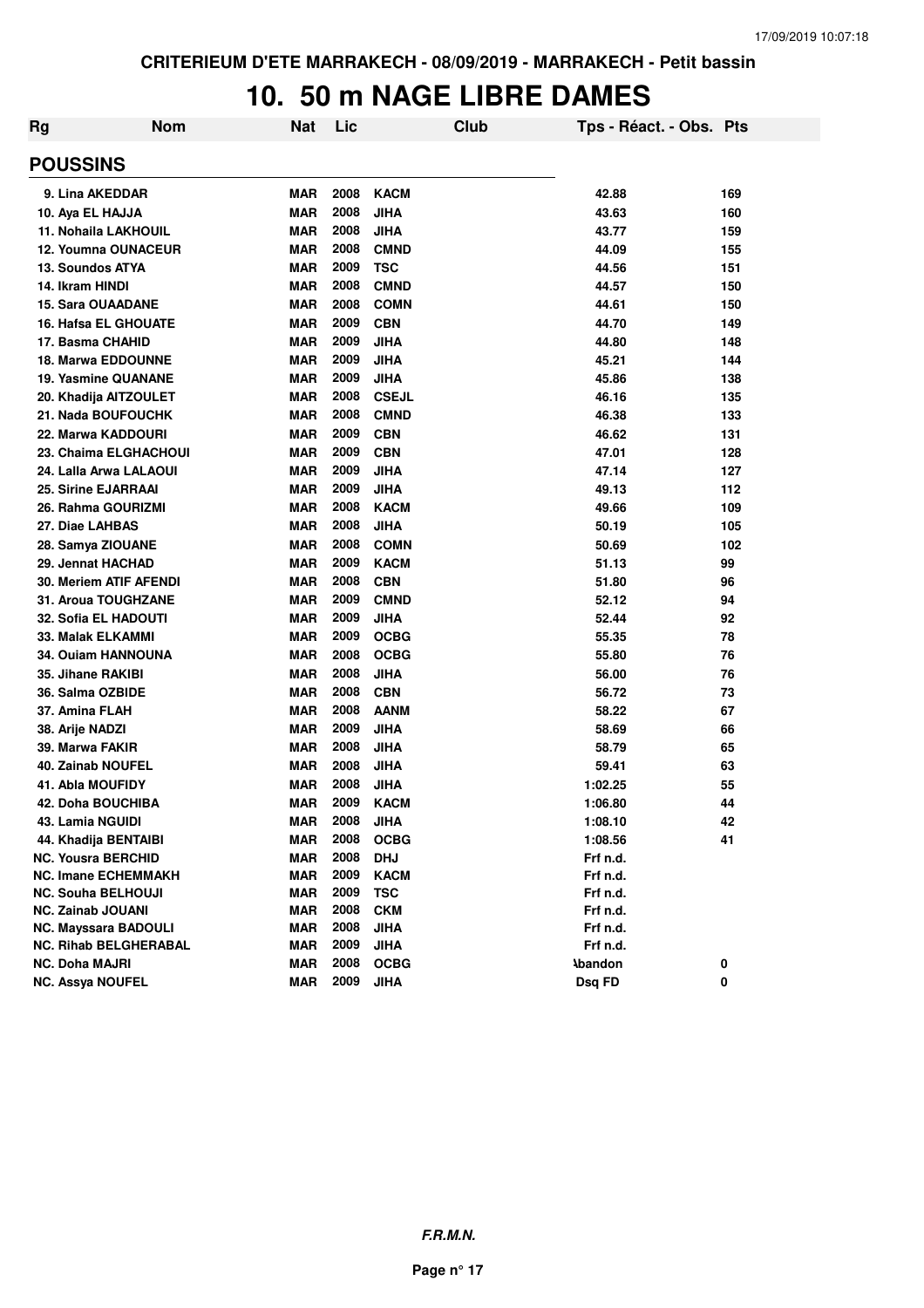### **11. 50 m DOS MESSIEURS**

| Rg | <b>Nom</b>                                            | Nat                      | Lic          | Club                       | Tps - Réact. - Obs. Pts |            |
|----|-------------------------------------------------------|--------------------------|--------------|----------------------------|-------------------------|------------|
|    | <b>BENJAMINS</b>                                      |                          |              |                            |                         |            |
|    | 1. Elmehdi HOUIRICH                                   | <b>MAR</b>               | 2007         | <b>DHJ</b>                 | 40.03                   | 216        |
|    | 2. Ibrahim AIT ZOULET                                 | <b>MAR</b>               | 2006         | <b>CSEJL</b>               | 40.88                   | 203        |
|    | 3. Adam AGOURAM                                       | <b>MAR</b>               | 2006         | <b>CMND</b>                | 41.41                   | 195        |
|    | 4. Rayane M'GHARI                                     | <b>MAR</b>               | 2007         | <b>DHJ</b>                 | 41.70                   | 191        |
|    | 5. Oussama NASSIR                                     | <b>MAR</b>               | 2006         | <b>OCK</b>                 | 42.69                   | 178        |
|    | 6. Mohamed Taha TRAIDI                                | <b>MAR</b>               | 2007         | <b>OCK</b>                 | 43.50                   | 168        |
|    | 7. Adam TIMOUYASSE                                    | <b>MAR</b>               | 2006         | <b>DHJ</b>                 | 43.51                   | 168        |
|    | 8. Sohaib DAKI                                        | <b>MAR</b>               | 2007         | <b>OCK</b>                 | 43.57                   | 168        |
|    | 9. Yasser REGRAGUI                                    | <b>MAR</b>               | 2006<br>2007 | <b>CSEJL</b>               | 44.07                   | 162        |
|    | 10. Abdelwadoud JANAH<br>11. Mehdi AKMAKH             | <b>MAR</b><br><b>MAR</b> | 2006         | <b>JIHA</b><br><b>CBN</b>  | 45.36<br>46.17          | 148<br>141 |
|    | <b>12. Yassir SOUHAIB</b>                             | <b>MAR</b>               | 2006         | <b>CMND</b>                | 47.06                   | 133        |
|    | 13. Hamza GHAICHA                                     | <b>MAR</b>               | 2006         | <b>CMND</b>                | 48.06                   | 125        |
|    | 14. Abdelghafour ZOJAJI                               | <b>MAR</b>               | 2007         | <b>CSEJL</b>               | 48.18                   | 124        |
|    | <b>15. Omar LAKTATNI</b>                              | <b>MAR</b>               | 2007         | <b>JIHA</b>                | 49.22                   | 116        |
|    | <b>16. Sohaib ARSALANE</b>                            | <b>MAR</b>               | 2007         | <b>CSEJL</b>               | 49.38                   | 115        |
|    | 17. Mehdi ABBOU                                       | <b>MAR</b>               | 2006         | <b>CMND</b>                | 52.32                   | 97         |
|    | 18. Aymane BADZI                                      | <b>MAR</b>               | 2007         | <b>OCBG</b>                | 53.09                   | 92         |
|    | <b>19. Mouaad LAHBAS</b>                              | <b>MAR</b>               | 2006         | <b>JIHA</b>                | 53.28                   | 91         |
|    | 20. Reda SELOUANE                                     | <b>MAR</b>               | 2006         | <b>CMND</b>                | 54.28                   | 86         |
|    | 21. Youssef MAJDAR                                    | <b>MAR</b>               | 2007         | <b>KACM</b>                | 54.87                   | 84         |
|    | 22. Mouad BOUCHIKHA                                   | <b>MAR</b>               | 2007         | <b>CMND</b>                | 55.20                   | 82         |
|    | 23. Mohamed AITBELLA                                  | <b>MAR</b>               | 2007         | <b>JIHA</b>                | 56.02                   | 79         |
|    | 24. Mohamed Amine ZITOUNI<br><b>24. Bilal GOUGHRI</b> | <b>MAR</b><br><b>MAR</b> | 2007<br>2007 | <b>KACM</b><br><b>COMN</b> | 57.59<br>57.59          | 72<br>72   |
|    | 26. Ibrahim BOUCHBOUK                                 | <b>MAR</b>               | 2006         | <b>KACM</b>                | 1:05.97                 | 48         |
|    | 27. Adam MOUNAFI                                      | <b>MAR</b>               | 2007         | <b>COMN</b>                | 1:07.59                 | 45         |
|    | <b>NC. Yahya ELKHATIBI</b>                            | <b>MAR</b>               | 2006         | <b>DHJ</b>                 | Frf n.d.                |            |
|    | <b>NC. Zakaria ELKHATIBI</b>                          | <b>MAR</b>               | 2007         | <b>DHJ</b>                 | Frf n.d.                |            |
|    | <b>NC. Nouh BENTOUILA</b>                             | <b>MAR</b>               | 2007         | <b>CSEJL</b>               | Dsq NI                  | 0          |
|    | <b>POUSSINS</b>                                       |                          |              |                            |                         |            |
|    | 1. Yahya EL AZZAOUI                                   | <b>MAR</b>               | 2008         | <b>RAJA NAT</b>            | 41.16                   | 199        |
|    | 2. Mohamed YOUSFANI                                   | <b>MAR</b>               | 2009         | <b>OCK</b>                 | 41.89                   | 189        |
|    | 3. Mohamed Adam BERRAHOO                              | MAR                      | 2008         | <b>JIHA</b>                | 42.48                   | 181        |
|    | 4. Abdelhamid EL MOUEFFEQ                             | <b>MAR</b>               | 2008         | <b>DHJ</b>                 | 44.32                   | 159        |
|    | 5. Hamza NAFR                                         | <b>MAR</b>               | 2008         | <b>OCK</b>                 | 45.09                   | 151        |
|    | 6. Rayane LAALJI                                      | <b>MAR</b>               | 2008         | <b>TSC</b>                 | 45.80                   | 144        |
|    | 7. Mahmoud ETTAMRI<br>8. Noureddine DOUKKALI KACHI    | <b>MAR</b><br><b>MAR</b> | 2008<br>2008 | <b>JIHA</b><br><b>DHJ</b>  | 46.45<br>47.84          | 138<br>126 |
|    | 9. Samy AHNAKACH                                      | <b>MAR</b>               | 2009         | <b>JIHA</b>                | 48.34                   | 123        |
|    | 10. Adam LOUCHI                                       | <b>MAR</b>               | 2008         | <b>DHJ</b>                 | 48.44                   | 122        |
|    | 11. Fahd FRINDI                                       | <b>MAR</b>               | 2009         | <b>JIHA</b>                | 49.04                   | 117        |
|    | <b>12. Mohammed BKHIBKHI</b>                          | <b>MAR</b>               | 2008         | <b>CMND</b>                | 49.50                   | 114        |
|    | <b>13. Walid CHAYED</b>                               | <b>MAR</b>               | 2009         | <b>JIHA</b>                | 49.54                   | 114        |
|    | 14. Taha EL HACIDI                                    | <b>MAR</b>               | 2009         | <b>JIHA</b>                | 49.71                   | 113        |
|    | <b>15. Omar BOUIKACHRANE</b>                          | <b>MAR</b>               | 2009         | <b>DHJ</b>                 | 49.73                   | 113        |
|    | 16. Tamim SOUITI                                      | <b>MAR</b>               | 2008         | <b>CMND</b>                | 49.77                   | 112        |
|    | <b>17. Ziad BOUCHIKHA</b>                             | <b>MAR</b>               | 2009         | <b>CMND</b>                | 49.80                   | 112        |
|    | 18. Adam DIYANE                                       | <b>MAR</b>               | 2008         | <b>JIHA</b>                | 50.19                   | 109        |
|    | 19. Mohammed Amine GHALIB                             | <b>MAR</b>               | 2008         | <b>TSC</b>                 | 51.28                   | 103        |
|    | 20. Mohammed Ziad KETTANI                             | <b>MAR</b>               | 2009         | <b>DHJ</b>                 | 54.30                   | 86         |
|    | 21. Adam ZOUHAIRI                                     | <b>MAR</b>               | 2009         | <b>DHJ</b>                 | 54.64                   | 85         |
|    | 22. Adam TOUNZI<br>23. Yasser HANNANI                 | <b>MAR</b><br><b>MAR</b> | 2008<br>2008 | <b>OCK</b><br><b>COMN</b>  | 54.71<br>54.87          | 84<br>84   |
|    | 24. Ali IDRISSI KHALDI                                | <b>MAR</b>               | 2009         | <b>CMND</b>                | 55.39                   | 81         |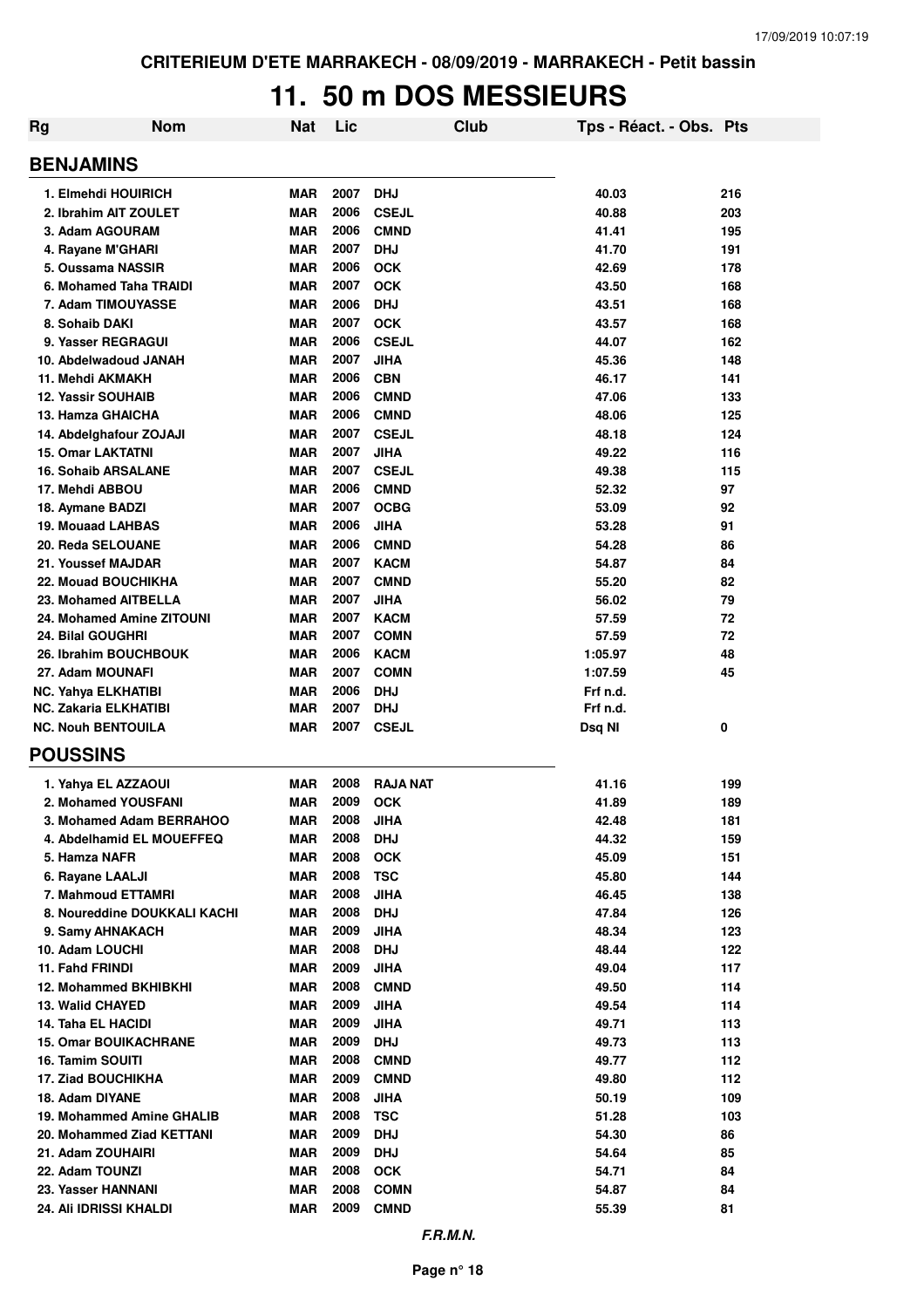### **11. 50 m DOS MESSIEURS**

| <b>Rg</b>                | <b>Nom</b>                       | <b>Nat</b> | Lic  | Club         | Tps - Réact. - Obs. Pts |    |
|--------------------------|----------------------------------|------------|------|--------------|-------------------------|----|
| <b>POUSSINS</b>          |                                  |            |      |              |                         |    |
|                          | 25. Hamza HACHAD                 | <b>MAR</b> | 2009 | <b>KACM</b>  | 55.52                   | 81 |
|                          | 26. Rayane MABROUK               | <b>MAR</b> | 2009 | <b>JIHA</b>  | 55.81                   | 79 |
|                          | 27. Mohamed Amine ZEGOUMOU       | <b>MAR</b> | 2008 | <b>OCK</b>   | 56.26                   | 78 |
|                          | 28. Younes ZOUBIR                | <b>MAR</b> | 2009 | <b>OCK</b>   | 56.77                   | 75 |
|                          | 29. Badr BOUCHIKHA               | <b>MAR</b> | 2008 | <b>CMND</b>  | 57.41                   | 73 |
|                          | 30. Haitam MARAH                 | <b>MAR</b> | 2009 | <b>TSC</b>   | 57.66                   | 72 |
|                          | 31. Mohammed Taha TOURBI         | <b>MAR</b> | 2008 | <b>CSEJL</b> | 57.88                   | 71 |
|                          | <b>32. Yassir HARMACH</b>        | <b>MAR</b> | 2008 | <b>DHJ</b>   | 58.03                   | 71 |
|                          | 33. Abdollah LALAOUI             | <b>MAR</b> | 2009 | <b>JIHA</b>  | 58.77                   | 68 |
| 34. Anas TAGART          |                                  | <b>MAR</b> | 2009 | <b>JIHA</b>  | 59.56                   | 65 |
|                          | <b>35. Moad ACHDINI</b>          | <b>MAR</b> | 2009 | <b>CSEJL</b> | 1:00.45                 | 62 |
|                          | 36. Rami LAABIED                 | <b>MAR</b> | 2008 | <b>CMND</b>  | 1:00.61                 | 62 |
| 37. Ismail ELQAS         |                                  | <b>MAR</b> | 2008 | <b>JIHA</b>  | 1:00.64                 | 62 |
| 38. Rayane ABIDA         |                                  | <b>MAR</b> | 2009 | <b>CSEJL</b> | 1:04.04                 | 52 |
|                          | 39. Mehdi HARMACH                | <b>MAR</b> | 2008 | <b>DHJ</b>   | 1:04.78                 | 51 |
|                          | 40. Mohamed Akram CHAFII         | <b>MAR</b> | 2009 | <b>CSEJL</b> | 1:06.38                 | 47 |
|                          | 41. Adam AIT MTAI                | <b>MAR</b> | 2008 | <b>CBN</b>   | 1:06.41                 | 47 |
| 42. Rida SOUHAIB         |                                  | <b>MAR</b> | 2008 | <b>CMND</b>  | 1:07.25                 | 45 |
| <b>NC. Ismail BELHAJ</b> |                                  | <b>MAR</b> | 2009 | <b>CMND</b>  | Frf n.d.                |    |
|                          | <b>NC. Chouaib BARTAL</b>        | <b>MAR</b> | 2008 | <b>DHJ</b>   | Frf n.d.                |    |
| <b>NC. Ziad ELHILALI</b> |                                  | <b>MAR</b> | 2009 | <b>DHJ</b>   | Frf n.d.                |    |
|                          | <b>NC. Mohammed ELKAOUTI</b>     | <b>MAR</b> | 2008 | <b>DHJ</b>   | Frf n.d.                |    |
|                          | <b>NC. Islam LAKHDAR</b>         | <b>MAR</b> | 2009 | <b>KACM</b>  | Frf n.d.                |    |
|                          | <b>NC. Nassime DADDA</b>         | <b>MAR</b> | 2008 | <b>JIHA</b>  | Frf n.d.                |    |
|                          | <b>NC. Mohamed Amine CHEKKAR</b> | <b>MAR</b> | 2008 | <b>JIHA</b>  | Frf n.d.                |    |
|                          | <b>NC. Mohammed Sami ELAZDI</b>  | <b>MAR</b> | 2009 | <b>CSEJL</b> | Dsq NI                  | 0  |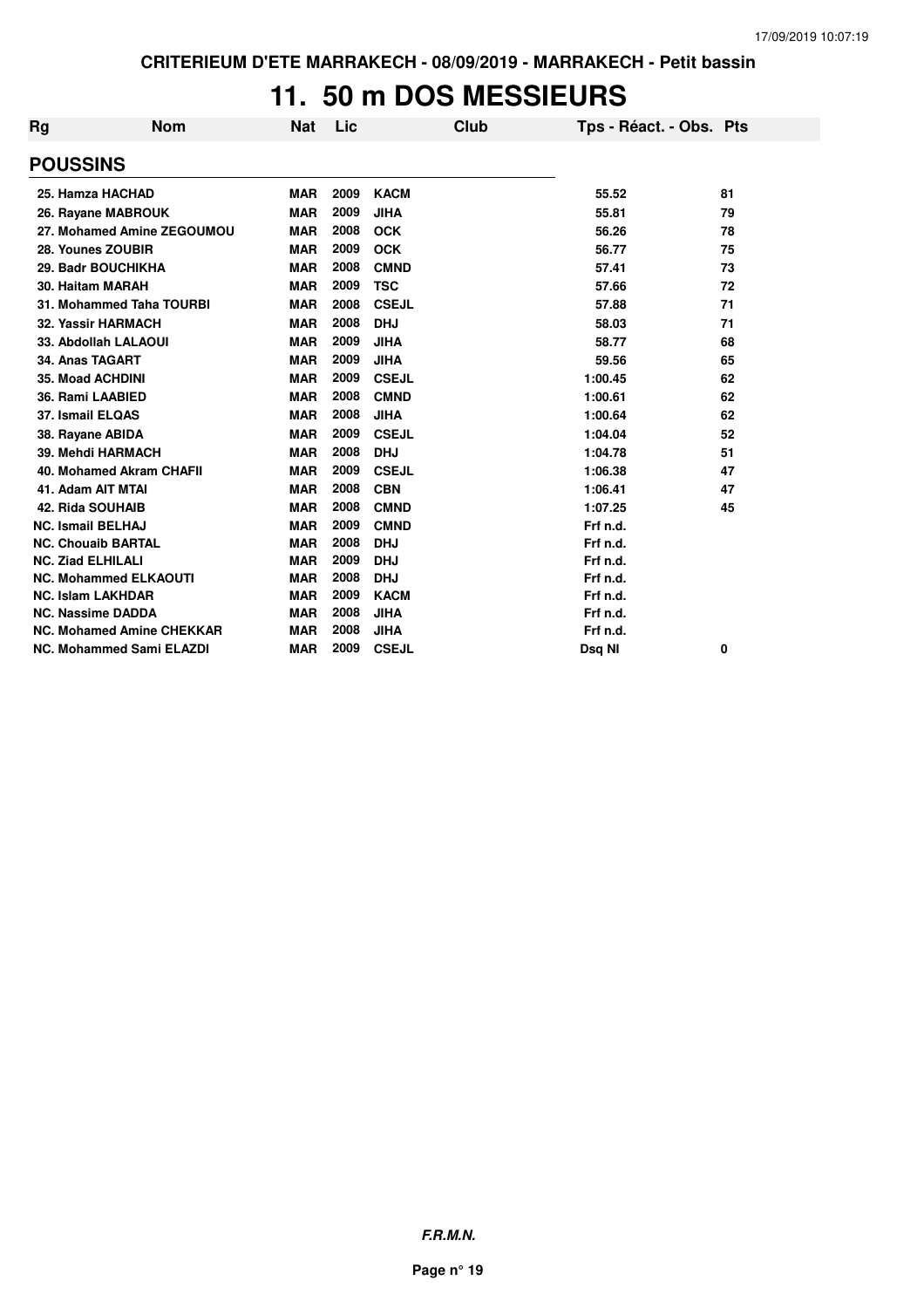# **12. 50 m DOS DAMES**

| Rg | <b>Nom</b>                    | <b>Nat</b> | Lic  | Club            | Tps - Réact. - Obs. Pts |     |
|----|-------------------------------|------------|------|-----------------|-------------------------|-----|
|    | <b>BENJAMINS</b>              |            |      |                 |                         |     |
|    | 1. Lina Malak HAITAM          | <b>MAR</b> | 2007 | <b>OCK</b>      | 38.38                   | 350 |
|    | 2. Hajar ELHALABY             | <b>MAR</b> | 2007 | <b>OCK</b>      | 45.39                   | 211 |
|    | <b>3. Hiba LAMOURI</b>        | <b>MAR</b> | 2007 | <b>JIHA</b>     | 46.58                   | 196 |
|    | 4. Marwa ELBASSITY            | <b>MAR</b> | 2007 | <b>TSC</b>      | 48.23                   | 176 |
|    | 5. Aya LAALA                  | <b>MAR</b> | 2007 | <b>TSC</b>      | 48.45                   | 174 |
|    | 6. Maroua RAISSANI            | <b>MAR</b> | 2007 | <b>OCK</b>      | 51.26                   | 147 |
|    | 7. Zainab SFAIRI              | <b>MAR</b> | 2006 | <b>CMND</b>     | 53.06                   | 132 |
|    | 8. Sara BAHOUSS               | <b>MAR</b> | 2007 | <b>JIHA</b>     | 55.53                   | 115 |
|    | 9. Rania RAMI                 | <b>MAR</b> | 2006 | <b>JIHA</b>     | 56.38                   | 110 |
|    | <b>10. Hiba MACHTRA</b>       | <b>MAR</b> | 2006 | <b>KACM</b>     | 59.44                   | 94  |
|    | 11. Maroua RHAZAL             | <b>MAR</b> | 2007 | <b>COMN</b>     | 1:01.18                 | 86  |
|    | <b>12. Sara DINOURI</b>       | <b>MAR</b> | 2006 | <b>JIHA</b>     | 1:05.40                 | 70  |
|    | 13. Romaissae AIT BERRKHISS   | <b>MAR</b> | 2007 | <b>CBN</b>      | 1:13.59                 | 49  |
|    | <b>NC. Titrite BRGMANE</b>    | <b>MAR</b> | 2006 | <b>CMND</b>     | Frf n.d.                |     |
|    | <b>NC. Insaf ECH-CHEIKH</b>   | <b>MAR</b> | 2006 | <b>OCK</b>      | Frf n.d.                |     |
|    | <b>NC. Aya OUANAIM</b>        | <b>MAR</b> | 2006 | <b>JIHA</b>     | Frf n.d.                |     |
|    | <b>NC. Salma JARDINI</b>      | MAR        | 2007 | <b>CKM</b>      | Dsq VI                  | 0   |
|    | <b>POUSSINS</b>               |            |      |                 |                         |     |
|    | 1. Douae MORTAJI              | <b>MAR</b> | 2009 | <b>DHJ</b>      | 44.88                   | 219 |
|    | 2. Doaa ELBANNAY              | <b>MAR</b> | 2009 | <b>OCK</b>      | 46.95                   | 191 |
|    | 3. Yasmine ED DRIEF           | <b>MAR</b> | 2008 | <b>KACM</b>     | 47.66                   | 183 |
|    | 4. Roaya MAHLI                | <b>MAR</b> | 2009 | <b>RAJA NAT</b> | 48.26                   | 176 |
|    | <b>5. Nada BOUFOUCHK</b>      | <b>MAR</b> | 2008 | <b>CMND</b>     | 53.03                   | 132 |
|    | 6. Youmna OUNACEUR            | <b>MAR</b> | 2008 | <b>CMND</b>     | 53.05                   | 132 |
|    | 7. Asmae KADIMI               | <b>MAR</b> | 2008 | <b>CMND</b>     | 53.31                   | 130 |
|    | 8. Yasmine QUANANE            | <b>MAR</b> | 2009 | <b>JIHA</b>     | 56.03                   | 112 |
|    | 9. Lina AKEDDAR               | <b>MAR</b> | 2008 | <b>KACM</b>     | 56.29                   | 111 |
|    | 10. Aya EL HAJJA              | <b>MAR</b> | 2008 | <b>JIHA</b>     | 56.30                   | 111 |
|    | <b>11. Marwa EDDOUNNE</b>     | <b>MAR</b> | 2009 | <b>JIHA</b>     | 56.90                   | 107 |
|    | <b>12. Meriem ATIF AFENDI</b> | <b>MAR</b> | 2008 | <b>CBN</b>      | 57.93                   | 101 |
|    | <b>13. Sara OUAADANE</b>      | <b>MAR</b> | 2008 | <b>COMN</b>     | 58.08                   | 101 |
|    | 14. Basma CHAHID              | <b>MAR</b> | 2009 | <b>JIHA</b>     | 59.32                   | 94  |
|    | <b>15. Hafsa EL GHOUATE</b>   | <b>MAR</b> | 2009 | <b>CBN</b>      | 1:00.05                 | 91  |
|    | 16. Ikram HINDI               | MAR        | 2008 | <b>CMND</b>     | 1:00.29                 | 90  |
|    | 17. Chaima ELGHACHOUI         | <b>MAR</b> | 2009 | <b>CBN</b>      | 1:01.03                 | 87  |
|    | <b>18. Sirine EJARRAAI</b>    | MAR        | 2009 | <b>JIHA</b>     | 1:01.18                 | 86  |
|    | 19. Aroua TOUGHZANE           | <b>MAR</b> | 2009 | <b>CMND</b>     | 1:01.38                 | 85  |
|    | 20. Rahma GOURIZMI            | <b>MAR</b> | 2008 | <b>KACM</b>     | 1:02.77                 | 80  |
|    | 21. Lamia NGUIDI              | <b>MAR</b> | 2008 | <b>JIHA</b>     | 1:03.19                 | 78  |
|    | 22. Zainab NOUFEL             | <b>MAR</b> | 2008 | <b>JIHA</b>     | 1:04.95                 | 72  |
|    | 23. Samya ZIOUANE             | <b>MAR</b> | 2008 | <b>COMN</b>     | 1:08.91                 | 60  |
|    | 24. Arije NADZI               | <b>MAR</b> | 2009 | <b>JIHA</b>     | 1:09.16                 | 59  |
|    | 25. Sofia EL HADOUTI          | <b>MAR</b> | 2009 | <b>JIHA</b>     | 1:09.52                 | 58  |
|    | 26. Jennat HACHAD             | <b>MAR</b> | 2009 | <b>KACM</b>     | 1:17.99                 | 41  |
|    | 27. Assya NOUFEL              | <b>MAR</b> | 2009 | <b>JIHA</b>     | 1:21.66                 | 36  |
|    | <b>NC. Yousra BERCHID</b>     | <b>MAR</b> | 2008 | <b>DHJ</b>      | Frf n.d.                |     |
|    | <b>NC. Imane ECHEMMAKH</b>    | <b>MAR</b> | 2009 | <b>KACM</b>     | Frf n.d.                |     |
|    | <b>NC. Souha BELHOUJI</b>     | <b>MAR</b> | 2009 | <b>TSC</b>      | Frf n.d.                |     |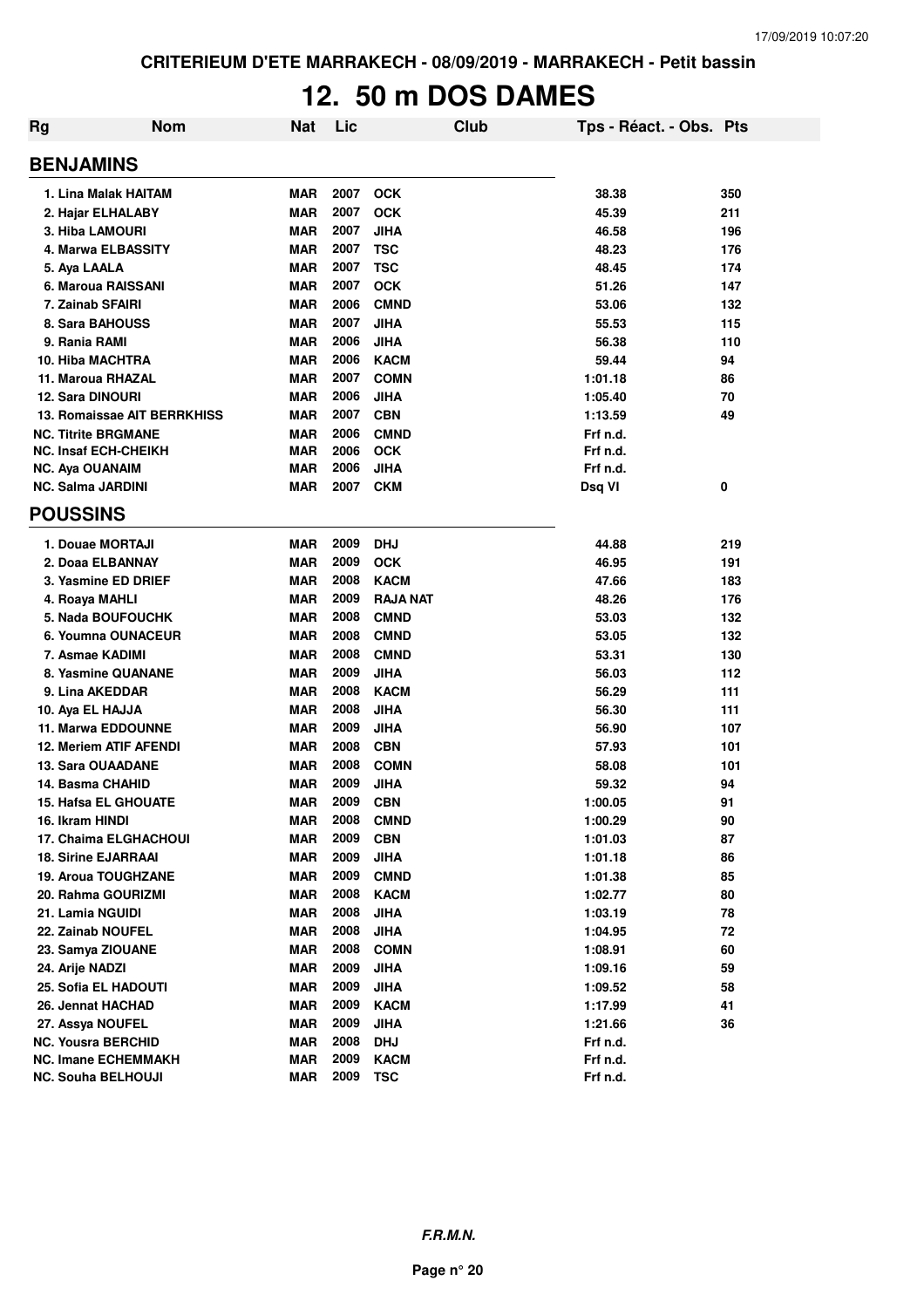### **13. 100 m BRASSE MESSIEURS**

| Rg                      | <b>Nom</b>                    | Nat        | Lic  | Club        | Tps - Réact. - Obs. Pts |     |
|-------------------------|-------------------------------|------------|------|-------------|-------------------------|-----|
| <b>BENJAMINS</b>        |                               |            |      |             |                         |     |
|                         | 1. Mohamed Amine MOKRINI      | <b>MAR</b> | 2006 | <b>TSC</b>  | 1:35.41                 | 230 |
|                         | 2. Mohamed Ayoub AIT BENTALEB | <b>MAR</b> | 2007 | <b>CKM</b>  | 1:41.97                 | 188 |
| 3. Zakaria IOUI         |                               | <b>MAR</b> | 2006 | <b>COMN</b> | 1:42.85                 | 183 |
|                         | <b>4. Anas ELKAIDOUMI</b>     | <b>MAR</b> | 2007 | <b>JIHA</b> | 1:46.50                 | 165 |
|                         | 5. Ahmed EL HIRI              | <b>MAR</b> | 2007 | <b>JIHA</b> | 1:47.47                 | 160 |
|                         | 6. Abdelilah KOURRADI         | <b>MAR</b> | 2006 | <b>ANMS</b> | 1:48.58                 | 156 |
|                         | 7. Mohamed KHOULAKI           | <b>MAR</b> | 2006 | <b>CKM</b>  | 1:49.09                 | 153 |
|                         | 8. Ziyad BOUFOUCHK            | <b>MAR</b> | 2006 | <b>CMND</b> | 1:58.81                 | 119 |
|                         | 9. Omar LAKTATNI              | <b>MAR</b> | 2007 | <b>JIHA</b> | 2:11.38                 | 88  |
| 10. Saad HADRI          |                               | <b>MAR</b> | 2007 | <b>CMND</b> | 2:14.41                 | 82  |
|                         | 11. Zakaria OULADI            | <b>MAR</b> | 2007 | <b>ANMS</b> | 2:27.59                 | 62  |
|                         | 12. Abdessamie MERMARI        | <b>MAR</b> | 2006 | <b>ANMS</b> | 2:30.81                 | 58  |
| <b>NC. Mehdi ELFALI</b> |                               | <b>MAR</b> | 2007 | <b>JIHA</b> | Frf n.d.                |     |
|                         | NC. Abderrahman GUIDAM        | <b>MAR</b> | 2006 | <b>ANMS</b> | Dsq VI                  | 0   |
| <b>NC. Mehdi ABBOU</b>  |                               | <b>MAR</b> | 2006 | <b>CMND</b> | Dsq NI                  | 0   |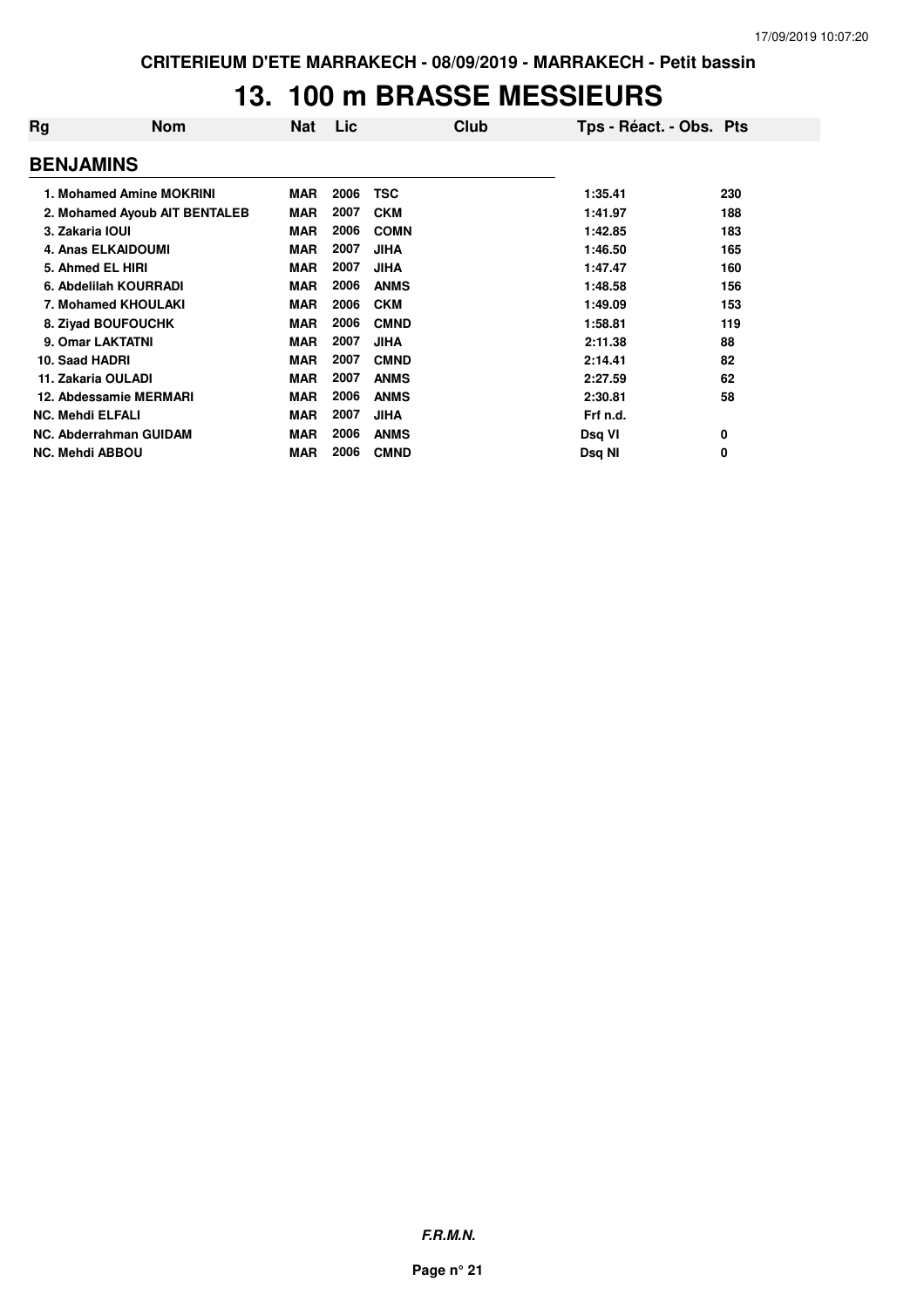### **14. 100 m BRASSE DAMES**

| Ra               | <b>Nom</b>                 | <b>Nat</b> | <b>Lic</b> | Club        | Tps - Réact. - Obs. Pts |     |
|------------------|----------------------------|------------|------------|-------------|-------------------------|-----|
| <b>BENJAMINS</b> |                            |            |            |             |                         |     |
|                  | <b>1. Nisrine MOUKASSI</b> | MAR        | 2006       | TSC         | 1:39.16                 | 273 |
|                  | 2. Ghita ALADLOUNI         | <b>MAR</b> | 2006       | JIHA        | 1:40.09                 | 265 |
|                  | 3. Rahma EL HAMDANI        | <b>MAR</b> | 2007       | <b>JIHA</b> | 1:48.54                 | 208 |
| 4. Sara ELHAIMI  |                            | <b>MAR</b> | 2006       | TSC         | 1:54.02                 | 179 |
|                  | <b>5. Hiba LAMOURI</b>     | <b>MAR</b> | 2007       | <b>JIHA</b> | 1:54.21                 | 178 |
| 6. Hajar SAKIB   |                            | <b>MAR</b> | 2007       | <b>JIHA</b> | 1:59.14                 | 157 |
|                  |                            |            |            |             |                         |     |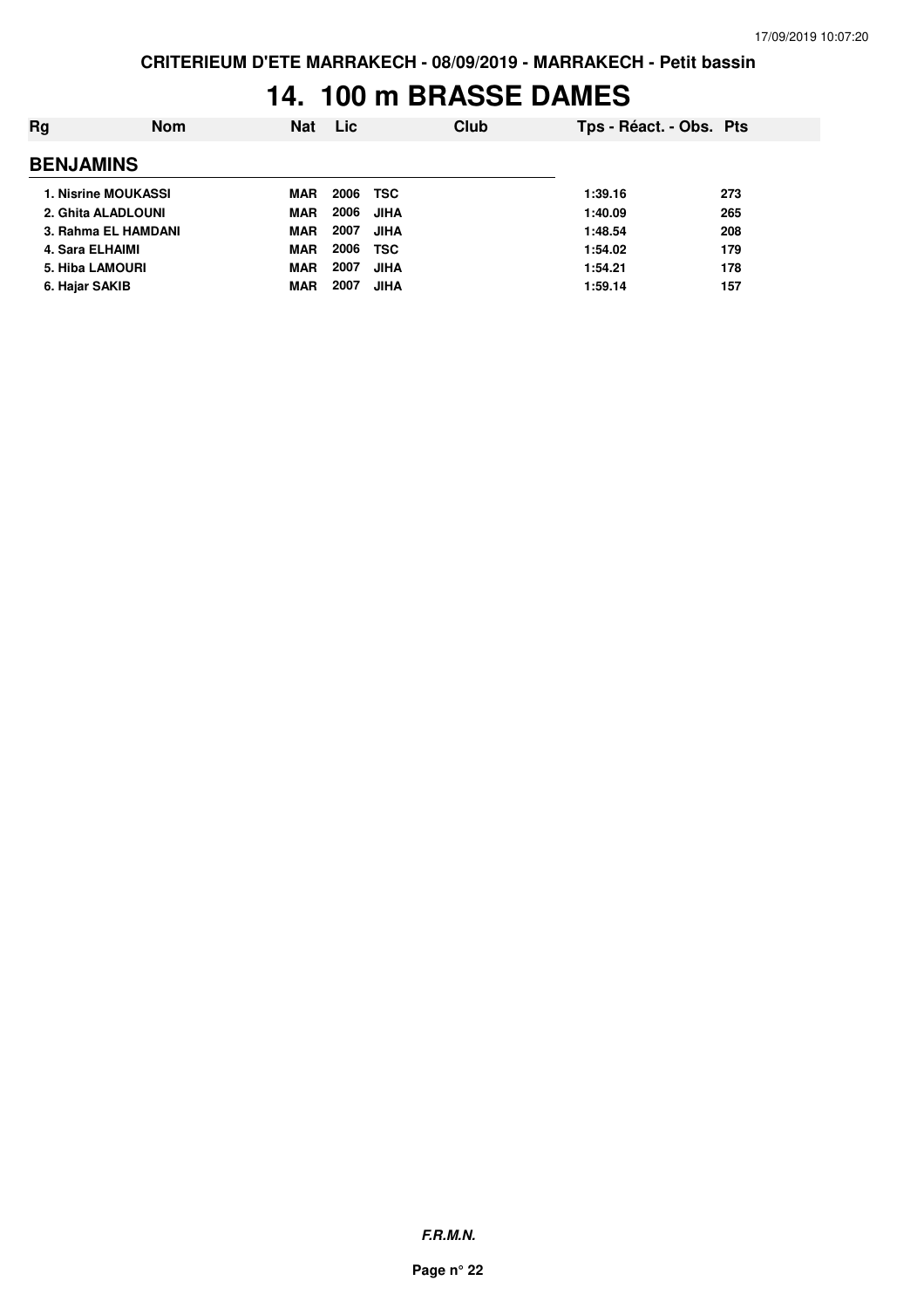#### **15. 4 x 50 m 4 NAGES MESSIEURS**

| Rg | <b>Nom</b>                       | Nat        | Lic  |              | Club | Tps - Réact. - Obs. Pts |     |
|----|----------------------------------|------------|------|--------------|------|-------------------------|-----|
|    | <b>BENJAMINS</b>                 |            |      |              |      |                         |     |
|    | 1. Mohamed Rayane DOUIOUI        | <b>MAR</b> | 2007 | <b>CBN</b>   |      | 3:10.25                 | 123 |
|    | <b>Saad Eddine EL GHOUATE</b>    | <b>MAR</b> | 2007 | <b>CBN</b>   |      |                         | 123 |
|    | <b>Mohamed ELGHACHOUI</b>        | <b>MAR</b> | 2006 | <b>CBN</b>   |      |                         | 123 |
|    | Mehdi AKMAKH                     | <b>MAR</b> | 2006 | <b>CBN</b>   |      |                         | 123 |
|    | 2. Yassir SOUHAIB                | <b>MAR</b> | 2006 | <b>CMND</b>  |      | 3:13.30                 | 117 |
|    | <b>Reda SELOUANE</b>             | <b>MAR</b> | 2006 | <b>CMND</b>  |      |                         | 117 |
|    | <b>Saad HADRI</b>                | <b>MAR</b> | 2007 | <b>CMND</b>  |      |                         | 117 |
|    | <b>Hamza GHAICHA</b>             | <b>MAR</b> | 2006 | <b>CMND</b>  |      |                         | 117 |
|    | 3. Mohamed AITBELLA              | <b>MAR</b> | 2007 | <b>JIHA</b>  |      | 3:17.14                 | 110 |
|    | <b>Ahmed EL HIRI</b>             | <b>MAR</b> | 2007 | <b>JIHA</b>  |      |                         | 110 |
|    | <b>Omar LAKTATNI</b>             | <b>MAR</b> | 2007 | <b>JIHA</b>  |      |                         | 110 |
|    | <b>Mouaad LAHBAS</b>             | <b>MAR</b> | 2006 | <b>JIHA</b>  |      |                         | 110 |
|    | <b>NC. Elmehdi HOUIRICH</b>      | <b>MAR</b> | 2007 | <b>DHJ</b>   |      | Disqual.                | 0   |
|    | Rayane M'GHARI                   | <b>MAR</b> | 2007 | <b>DHJ</b>   |      |                         | 0   |
|    | Abdeljabar HAYDADI               | <b>MAR</b> | 2007 | <b>DHJ</b>   |      |                         | 0   |
|    | <b>Adam TIMOUYASSE</b>           | <b>MAR</b> | 2006 | <b>DHJ</b>   |      |                         | 0   |
|    | <b>POUSSINS</b>                  |            |      |              |      |                         |     |
|    | 1. Mohamed YOUSFANI              | <b>MAR</b> | 2009 | <b>OCK</b>   |      | 2:50.52                 | 171 |
|    | <b>Rayane TRAIDI</b>             | <b>MAR</b> | 2009 | <b>OCK</b>   |      |                         | 171 |
|    | Yahya Rayane NORDINE             | <b>MAR</b> | 2008 | <b>OCK</b>   |      |                         | 171 |
|    | Hamza NAFR                       | <b>MAR</b> | 2008 | <b>OCK</b>   |      |                         | 171 |
|    | 2. Adam DIYANE                   | <b>MAR</b> | 2008 | <b>JIHA</b>  |      | 3:06.84                 | 130 |
|    | <b>Samy AHNAKACH</b>             | <b>MAR</b> | 2009 | <b>JIHA</b>  |      |                         | 130 |
|    | <b>Adam RACHID</b>               | <b>MAR</b> | 2008 | <b>JIHA</b>  |      |                         | 130 |
|    | <b>Mahmoud ETTAMRI</b>           | <b>MAR</b> | 2008 | <b>JIHA</b>  |      |                         | 130 |
|    | 3. Mohammed BKHIBKHI             | <b>MAR</b> | 2008 | <b>CMND</b>  |      | 3:09.40                 | 125 |
|    | <b>Tamim SOUITI</b>              | <b>MAR</b> | 2008 | <b>CMND</b>  |      |                         | 125 |
|    | <b>Ziad BOUCHIKHA</b>            | <b>MAR</b> | 2009 | <b>CMND</b>  |      |                         | 125 |
|    | <b>Ayoub GOUMGHAR</b>            | <b>MAR</b> | 2008 | <b>CMND</b>  |      |                         | 125 |
|    | 4. Adam AIT MTAI                 | <b>MAR</b> | 2008 | <b>CBN</b>   |      | 4:08.94                 | 55  |
|    | <b>Saad AMEJJOUD</b>             | <b>MAR</b> | 2009 | <b>CBN</b>   |      |                         | 55  |
|    | <b>Badreddine HAMAS</b>          | <b>MAR</b> | 2008 | <b>CBN</b>   |      |                         | 55  |
|    | <b>Youssef ELGARRAOUI</b>        | <b>MAR</b> | 2008 | <b>CBN</b>   |      |                         | 55  |
|    | <b>NC. Mohammed Ivad DAMI</b>    | <b>MAR</b> | 2008 | <b>CSEJL</b> |      | Disqual.                | 0   |
|    | <b>Mohammed Taha TOURBI</b>      | <b>MAR</b> | 2008 | <b>CSEJL</b> |      |                         | 0   |
|    | <b>Rayane AKIL</b>               | <b>MAR</b> | 2008 | <b>CSEJL</b> |      |                         | 0   |
|    | <b>Rayane ABIDA</b>              | <b>MAR</b> | 2009 | <b>CSEJL</b> |      |                         | 0   |
|    | <b>NC. Mohammed Ziad KETTANI</b> | <b>MAR</b> | 2009 | <b>DHJ</b>   |      | Disqual.                | 0   |
|    | <b>Omar BOUIKACHRANE</b>         | <b>MAR</b> | 2009 | <b>DHJ</b>   |      |                         | 0   |
|    | <b>Abdelhamid EL MOUEFFEQ</b>    | <b>MAR</b> | 2008 | <b>DHJ</b>   |      |                         | 0   |
|    | <b>Aymen OUNNAB</b>              | <b>MAR</b> | 2009 | <b>DHJ</b>   |      |                         | 0   |